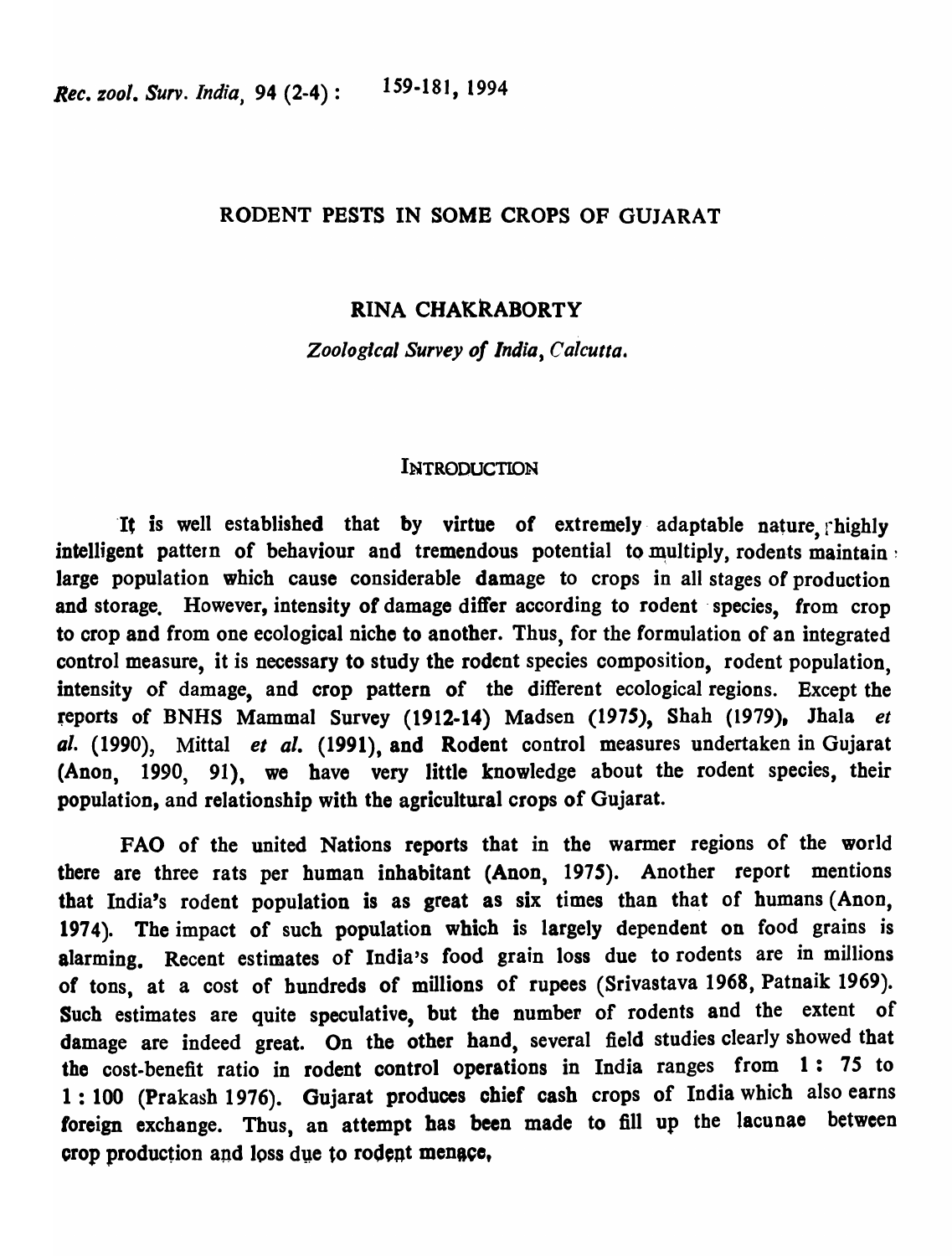## STUDY AREA

Gujarat, the western most state of India is bounded by Pakistan and Rajasthan at the north, Arabian Sea at the west and south and Madhya Pradesh and Maharashtra at the east. Politically it is divisible into nineteen districts of which Jamnagar, Rajkot, Surendranagar, :Junagadh, Amreli, Bhavnagar, Dangs, Surat, Varuch, Vadodara were surveyed from 1990-1992,

## MATERIAL'AND METHODS

The present investigation was carried out in the crop fields, weed fields, barren lands and also in the godowns, residential areas and orchards. Systematic trappings



c) Positions of sampling frames in a plot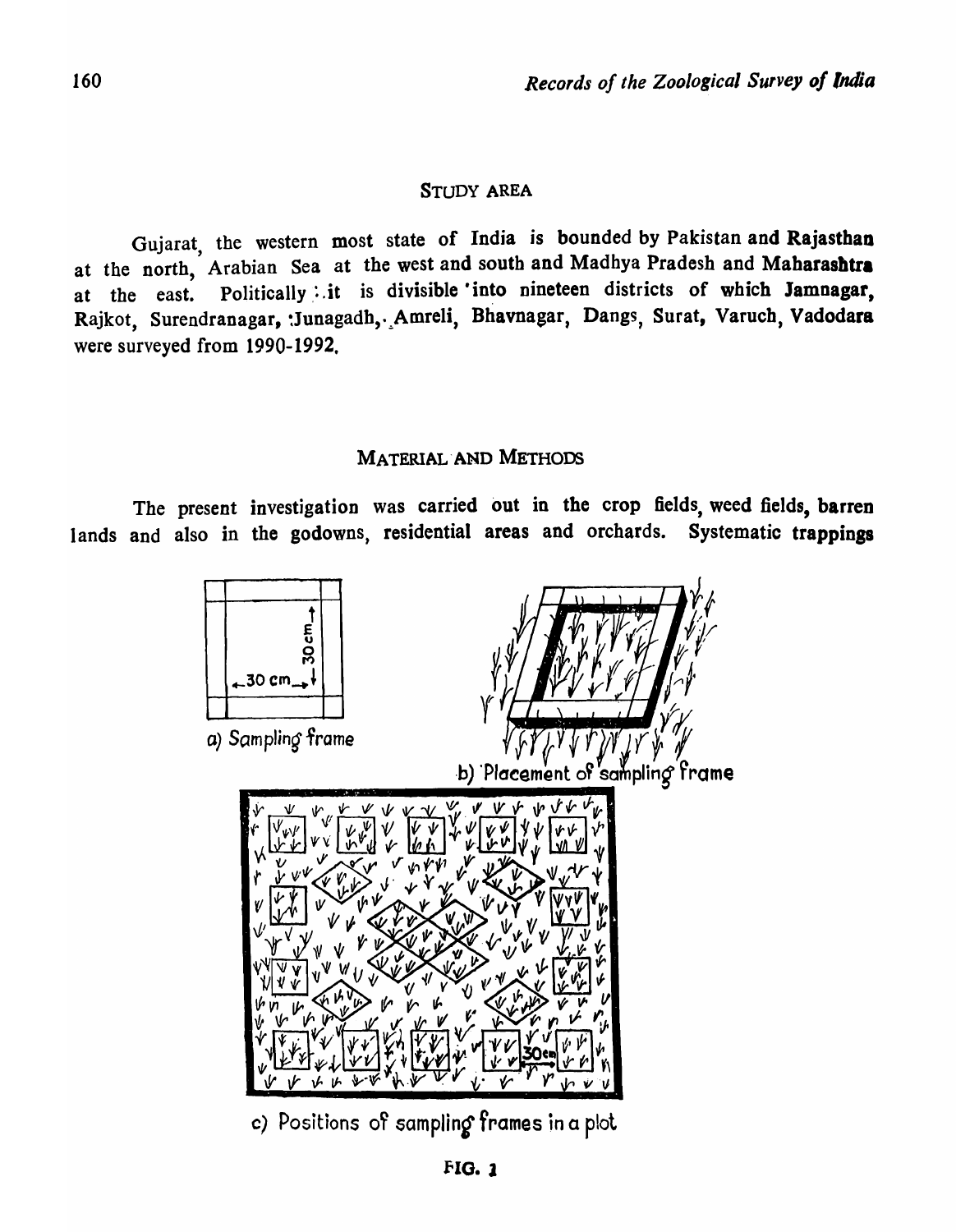were conducted with Shermon, Break-back and wonder traps to find out the species composition. Yield loss has been expressed in terms of percent crop damage with a slight modification of the method of Posamentier and van Elsen (1984). Aluminium frames were selected for that, each frame covering an area of 2500 sq. em., placed diagonally and peripherally (Fig. 1) at a distance of 30 em in the selected fields. The plants in the squares were marked with small aluminium pieces. The damaged plants ,among the marked plants were counted from time to time at seedling, immature and mature stages. The aluminium frames can be disarticulated easily for carrying and resetting. Data based on at least 25 sample fields per taluka were compared and statistically analysed. The formula applied  $D\% = 100 \times B/A$  where  $D\%$  denotes percentage of damage, 'A' denotes number of plants counted, 'B' denotes total number of plants damaged.

| Common<br>Name                    | Scientific<br>Name                     | Pest<br><b>Status</b> |  |
|-----------------------------------|----------------------------------------|-----------------------|--|
| Indian Antelope Rat               | Tatera indica Hardwicke                | + + +                 |  |
| <b>Indian Desert Gerbil</b>       | Meriones hurrianae (Jerdon)            | ᆠᆠ                    |  |
| <b>Hairy footed Gerbil</b>        | Gerbillus gleadowi (Murray)            | ┿                     |  |
| <b>Common Indian Rat</b>          | Rattus rattus Linn.                    | $+ +$                 |  |
| <b>Cutch Rock Rat</b>             | <i>Cremnomys cutchicus</i> (Wroughton) | $\div$                |  |
| <b>House Mouse</b>                | Mus musculus Linnaeus                  | $+ +$                 |  |
| Indian Field Mouse                | Mus booduga (Gray)                     | $\div$                |  |
|                                   | Mus dunni Wroughton                    | $+$                   |  |
|                                   | Mus cervicolor Hodgson                 | $\div$                |  |
| <b>Brown</b> spiny Mouse          | Mus platythrix Bennett                 | $+$                   |  |
| Soft furred Metad                 | Millardia meltada (Gray)               | $+$ $+$               |  |
| Lesser Bandicoot Rat              | Bandicota bengalensis Gray             | $+~+$                 |  |
| Large Bandicoot Rat               | Bandicota indica (Bechstein)           | ┿                     |  |
| Indian Bush Rat                   | Golunda ellioti (Gray)                 | ┿                     |  |
| Indian Crested Porcupine          | Hystrix indica                         |                       |  |
| <b>Five striped Palm Squirrel</b> | Funambulus pennanti Wroughton          | ┿                     |  |

|  |  |  |  | Table 1. Rodent pests recorded from Gujarat and their Pest Status |
|--|--|--|--|-------------------------------------------------------------------|
|--|--|--|--|-------------------------------------------------------------------|

 $+ +$  + Very serious and widespread

+ + Serious

+ Not so serious \_;... \_\_\_\_\_\_\_\_\_\_\_\_\_\_\_ ................. --........................ :... : ""91 ,.". l. .. E i. (Q :U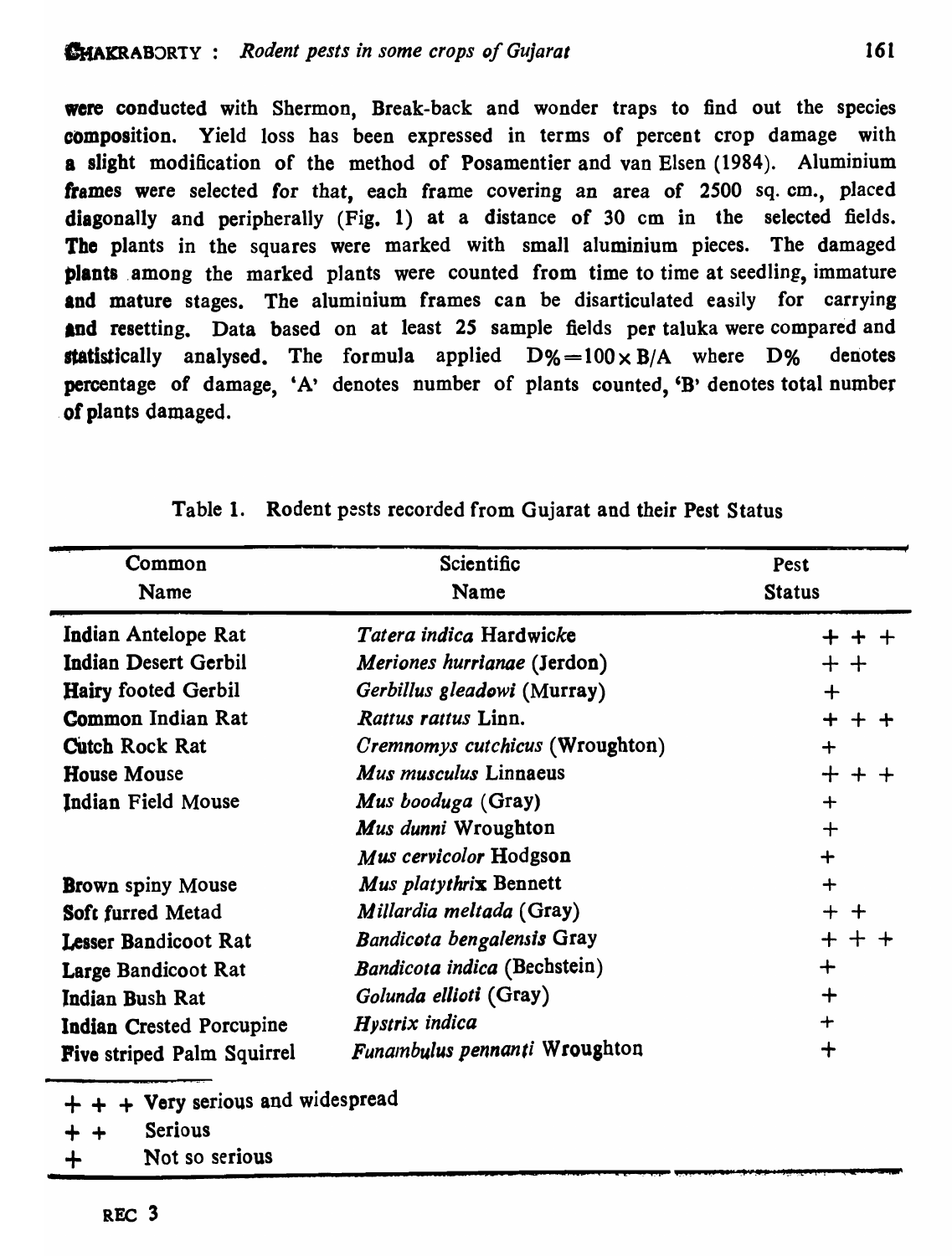# RODENT SPECIES RECORDED Tatera indica Hardwicke The Indian Antelope Rat

Colour sandy brown, reddish dorsally and offwhite ventrally; eyes large; round ears with white patch above and behind the eyes and a spot behind the ears; feet whitish, soles of hind foot naked and pale in colour; tail darker with a pencil of black hairs. TL longer than HB which may ranges up to 187 mm. Mammae 8, BW 100-250 g ( $\zeta$ ) and 70-200 g ( $\zeta$ ).

*Distribution:* From Syria through Turkestan, Iraq, Iran, northern Saudi Arabia, Afganisthan, Baluchistan to India and Sri Lanka.

*Present records:* Crop fields, weeds and barren lands, godowns, residential areas and orchards.

# Meriones hurrianae (Jerdon) The Indian Desert Gerbil

Dark sandy grey or brownish grey above, offwhite below; feet whitish or light brown, soles partly haired. HB 106-143 mm, TL 100-164 mm, Hf 27-28 mm, B S. 12 mm, Mammae 8, BW 40-160 g.

*Distribution:* Southern Afganisthan, SB Iran. Pakistan and Western India.

*Present records:* Crop fields, weeds and barren lands.

## Rattus rattus Linnaeus Common Indian Rat

Dorsal parts with various shades of grey, ventrally paler, long tail obviously

 $HB$  - Head and Body  $BW -$  Body weight  $Hf - H$ ind foot.  $E$   $-$  Ear,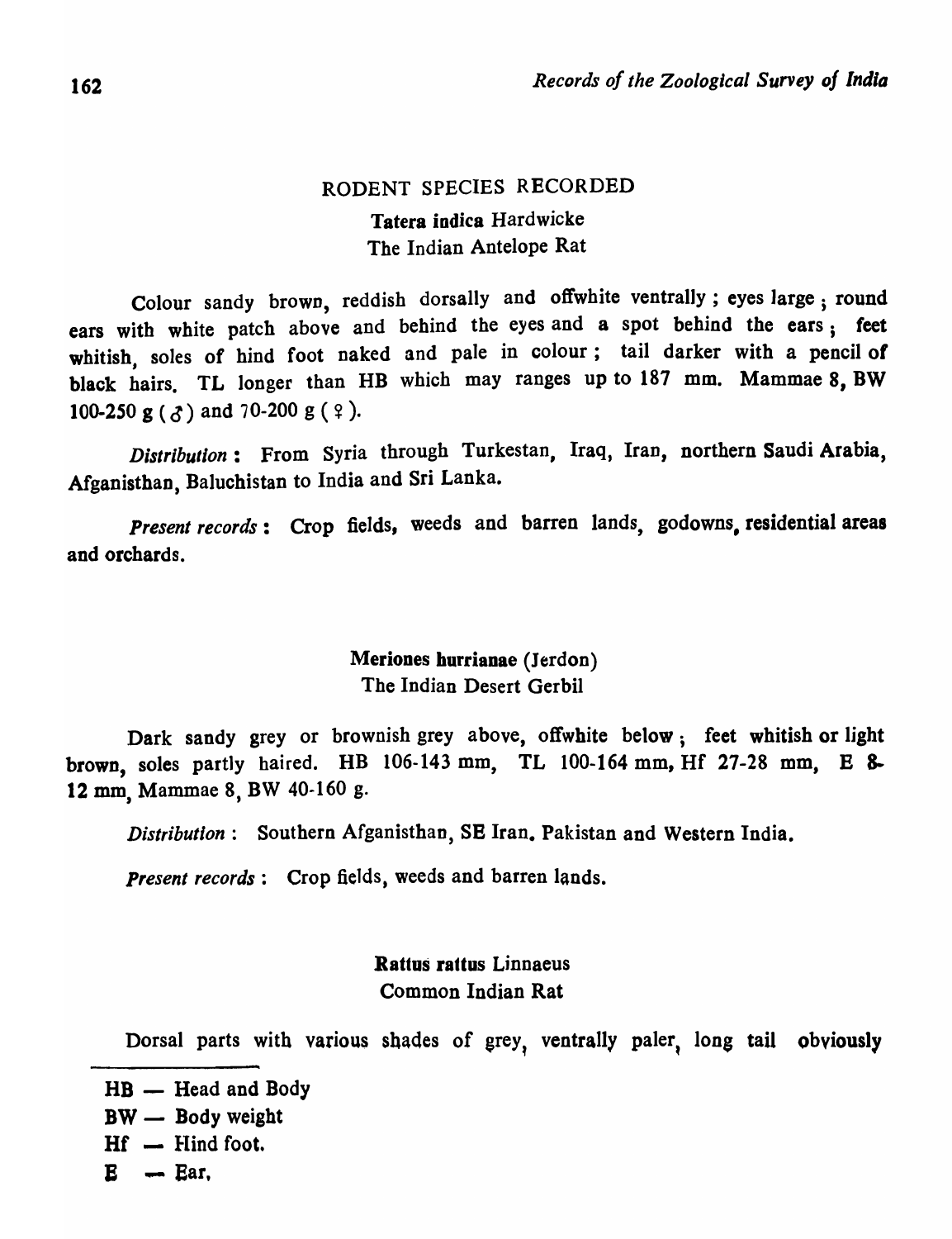more than HB length, body slender and snout pointed. Mammae usually  $2+3=10$ or  $3+3=12$ .

*Distribution:* Throughout the world as a human commensal.

*Present records:* Crop fields, godowns, residential areas and orchards.

## Cremnomys cutcbicus (Wroughton) **Cutch Rock Rat**

Dorsally greyish and ventrally paler, HB 105-149 mm; tail normally longer than HB and fairly well haired; hind foot appears somewhat arboreal; mammae  $1 + 2 = 6.$ 

*Distribution:* Peninsular India, Maharashtra and Gujarat.

*Present records*: Forested areas, weed fields, barren lands, and cotton cultivation.

### Mus musculus

### House Mouse

A small greyish mouse, HB 65-95 mm, TL 60-105 mm but generally longer than HD. BW 12-30 g.

*Distribution:* Perhaps naturally from the Mediterranean region to China, now found partly as a human commensal throughout the world.

*Present records:* Godowns, crop fields and residential areas.

Mus booduga (Gray) Indian Field Mouse

Tiny grey field mouse, HB 80 mm ; slender, short, naked and bicolour tail, measuring 40-80 mm, BW $\pm$ 10 g.

Distribution: India, Sri Lanka and Mayanamar.

*Present record:* Cultivation.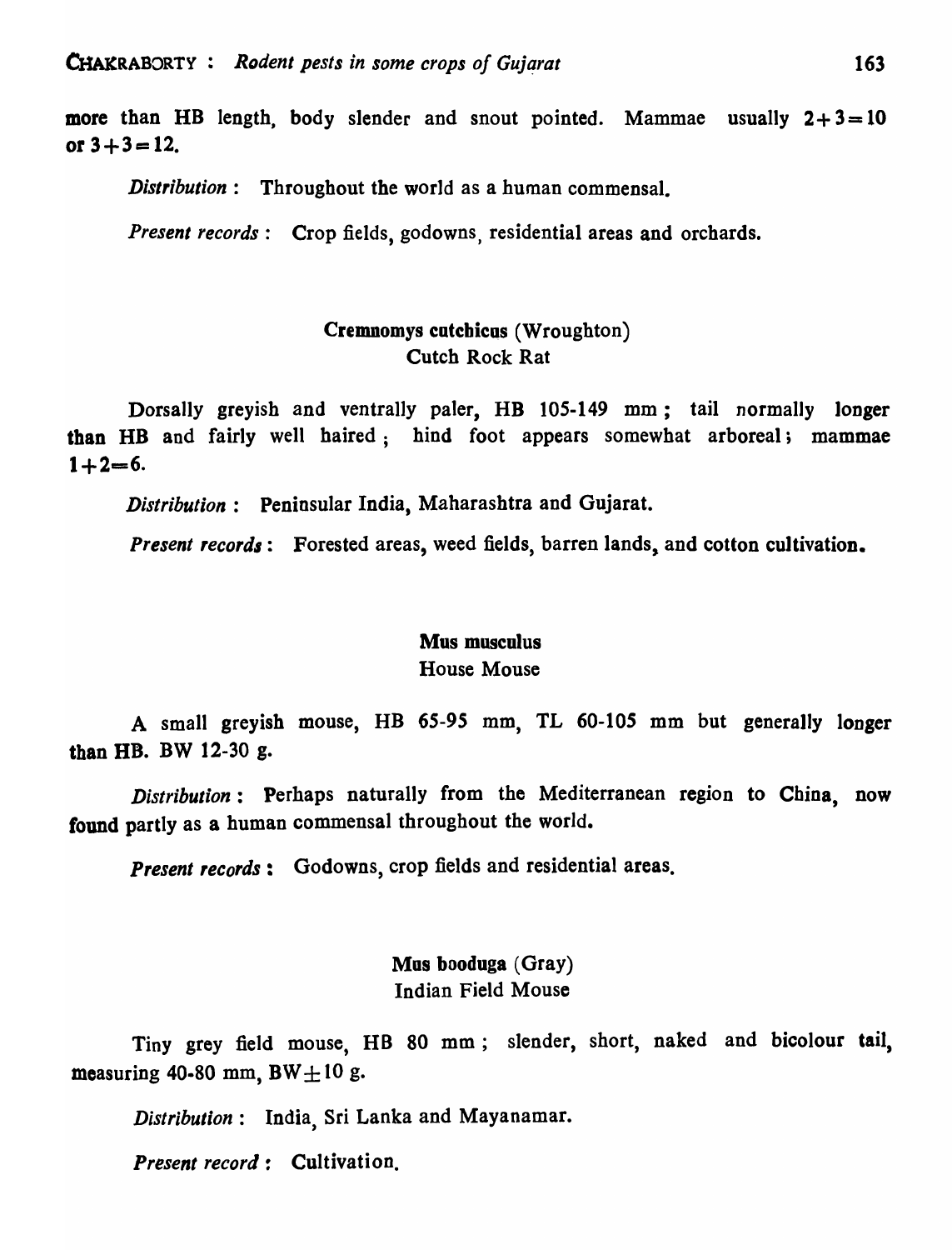### Mus dunni Wroughton

Sympatric species of *M. booduga,* only differs by having an extra cusp on the anterior lamina of first upper molar, undersurface of body grey. HB  $\pm$  77 mm, TL  $\pm$  55 mm, Hf  $\pm$  14.5 mm and E  $\pm$  12 mm.

*Distribution:* India: West Bengal (Bankura dist.), Bihar, Gujarat, Orissa, Karnataka, Maharashtra and Uttar Pradesb.

*Present records:* Cultivation, weeds and barren lands.

### Mus cervicolor Hodgson

Fawn coloured medium sized mouse, HB  $\pm$  70 mm, TL  $\pm$  65 mm and definitely shorter than HB length; BW 10-15 g.

*Distribution:* Found partly as a human commensal from Nepal to Manipur and Southern India. Perhaps introduced to Indochina, Sumatra and Java.

*Present records*: Crop fields, godowns, residential areas, orchards, weeds and barren lands.

# Mus platythrix Bennett Brown Spiny Mouse

Colour brownish, HB 100 mm approx.; TL 90 mm approx.; hairs are crisp and usually tend to be spiny.

*Distribution:* India.

*Present records:* Crop fields, weeds and barren lands.

Millardia meltada (Gray) Soft-furred Field Rat

Fur soft, upper parts sandy grey, greyish brown or whitish buff lined with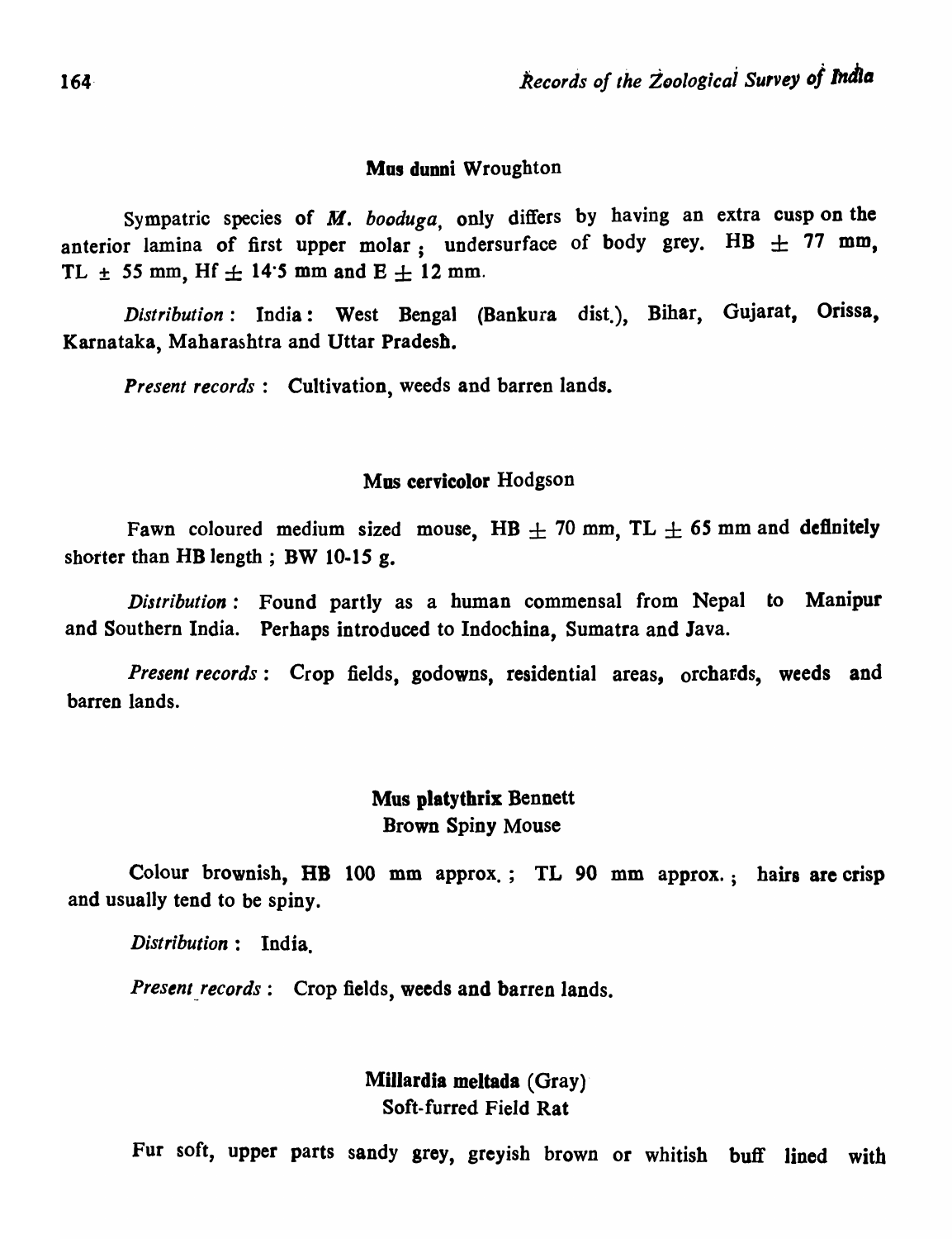brown; underparts whitish or greyish; tail dark above and light below. HB 80-200 mm, TL 68-186 mm, BW 70 g.

*Distribution:* Pakistan, India, Nepal and Sri Lanka.

*Present records:* Crop fields, weeds (in fodder growing fields).

# Gerbillus gleadowj (Murray) Hairy footed Gerbil

Slender, sandy buff gerbil. sides and flanks paler; underparts pale sandy grey or whitish. Tail longer than head and body, moderately well furred, proximal end darker and distal end darkest, underside lighter, fairly long ears; hind foot very long, usually over 25 percent of the head and body length, claws fairly long and soles hairy. HB 50-130 mm, TL 70-150 mm, BW 20-40 g.

*Distribution:* Pakistan and western India.

*Present records:* Weeds and barren lands.

## Golunda ellioti (Gray) Indian Bush Rat

Fur may be coarse and slender with fine spiny hairs or sometimes fairly soft with only a few harsh hairs. Coat generally thin but the hairs rather long. Upperparts greyish, yellowish brown, reddish brown or fairly dark brown; underparts light grey, bluish grey or white. Head short and rounded; ears rounded and hairy; tail shorter than head and body and stout at the base, tapers towards the tip and covered with coarse short hairs. HB 110-115 mm, TL 90-130 mm, BW *50-80* g, Mammae 8.

*Distribution*: Pakistan, India, Nepal, Bhutan and Sri Lanka.

*Present records*: Weed fields, Barren lands and crop fields.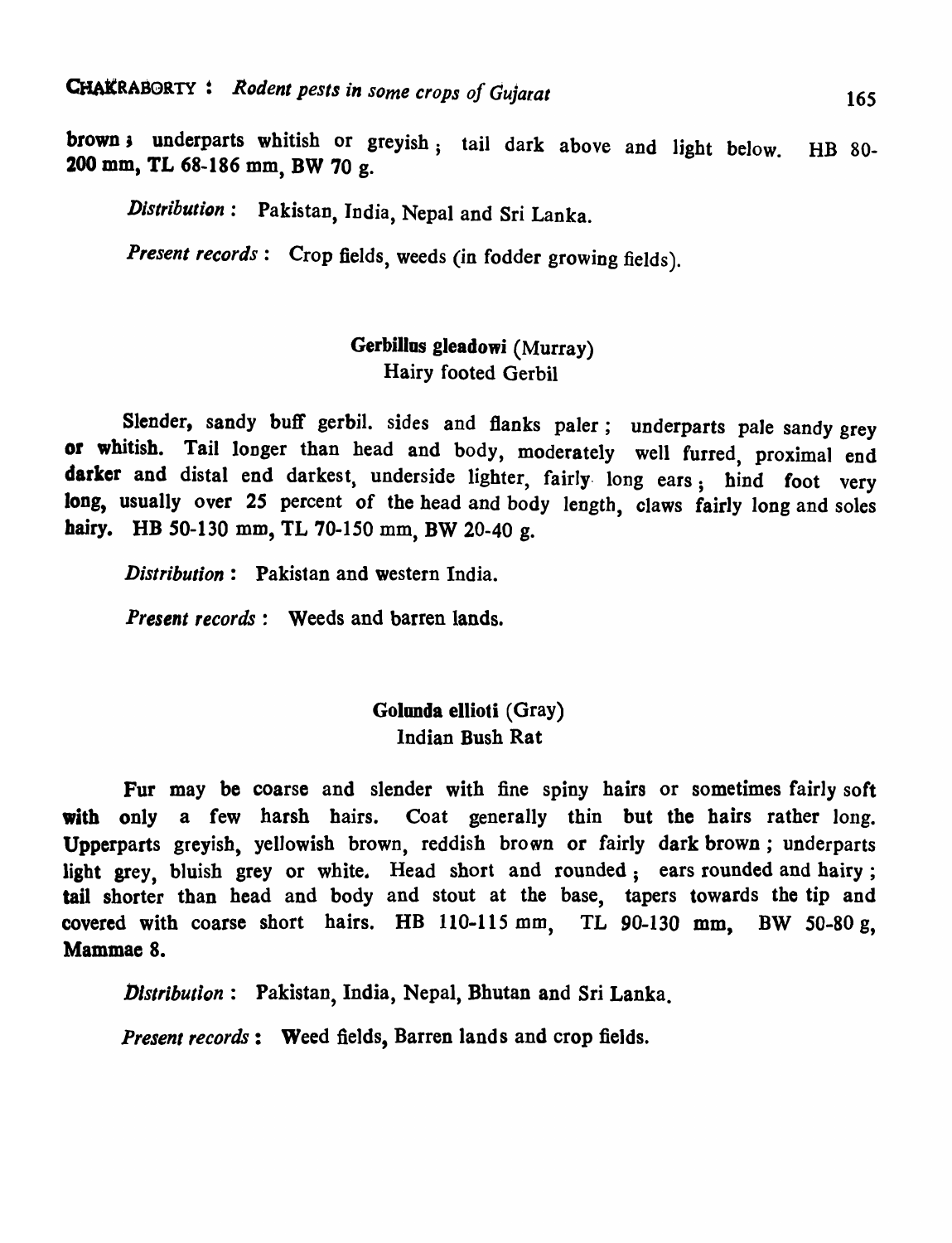# Bandicota bengalensis (Gray) Lesser Bandicoot rat

Dark grevish brown speckled with buff, underside paler; tail wholly dark, feet dark, digits paler. Robust build with rounded head and ears; short and broad muzzle. Fur coarse, sometimes with long blacktipped piles througbout the upper surface. HB 132-266 mm, TL 130-180 mm, shorter than head and body. Mammae 12-18.

*Distribution:* From Pakistan to Mayanmar, Sri Lanka, Penang Island off west coast of Malay Peninsula, Sumatra and Java.

*Present records:* Crop fields, weeds and barren lands, godowns, residential areas and orchards.

## Bandicota indica (Bechstein) Large Bandicoot Rat

Very large rat, dorsum blackish or blackish brown, underparts grey, drab or dark. Tail usually shorter than head and body, naked with certain growth of short hairs throughout its length. Fur harsh, with plenty of long hairs on the back; ears rounded, limbs very powerful; mammae 12. HB 200-366 mm, TL 130-258 mm, BW 500-1000 g but may reach up to 1,500 g (Grzimek, 1975).

*Distribution*: From Rajasthan south and east to almost throughout India; Bangladesh of SE. Asia.

*Present records:* Residential areas and godowns.

# Funambulus pennanti Wroughton Five-striped Palm Squirrel

A medium sized rodent with bushy tail which may be equal to head and body length. Dorsum brownish grey with five whitish stripe separated by four off white bands. Three middle stripes longer than the two lateral ones. Colour of the tail basally white with a blackish mid portion and whitish tip. Ears small and covered with soft fur.  $HB$  115-178 mm.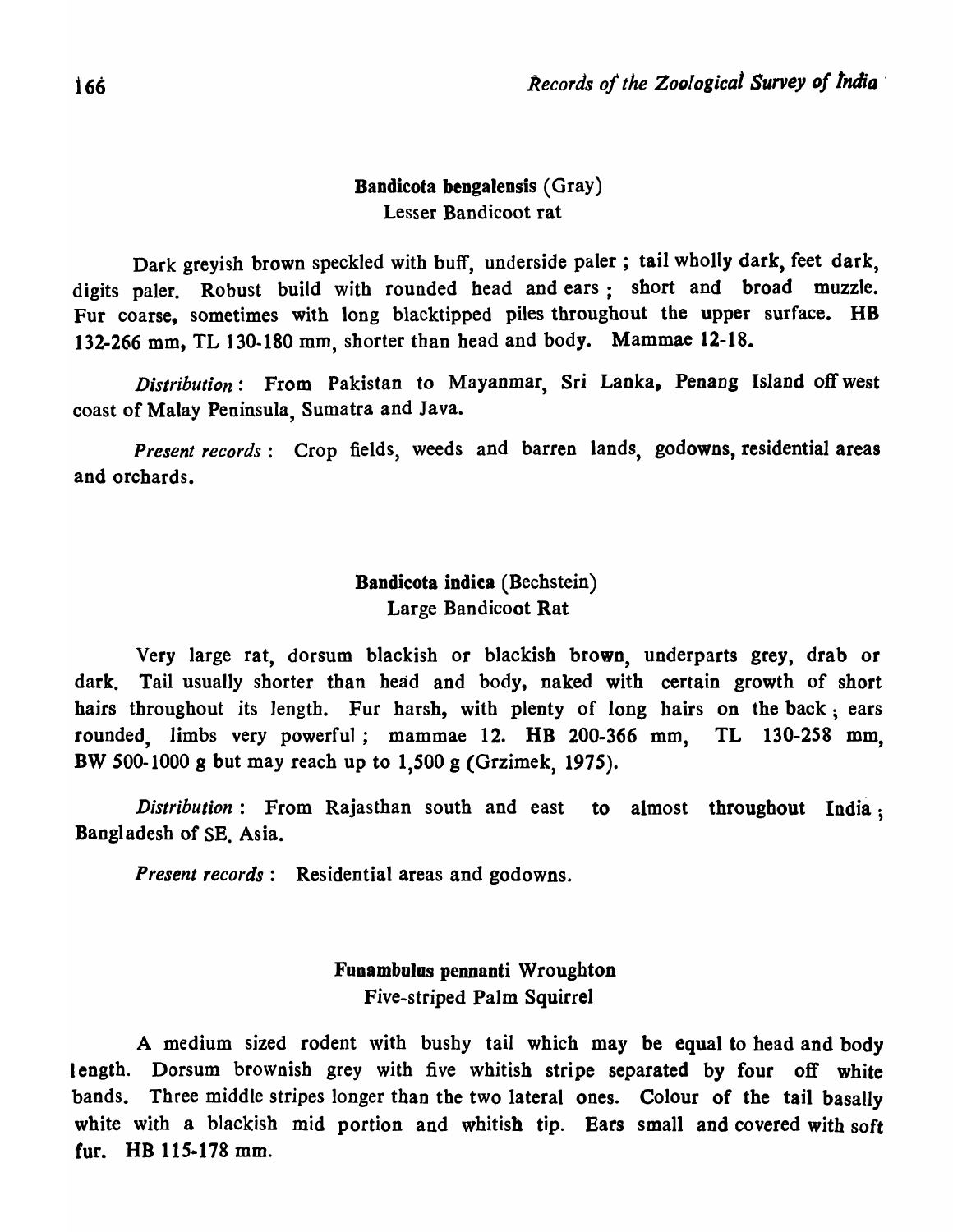*Distribution:* India, Pakistan and Nepal.

*Present records*: Orchards, residential areas, sugarcane and ground nut cultivation.

# Hystrix indica Kerr Indian Porcupine

Hairs modified more or less completely into spines; neck and shoulders crowned with a crest of bristles about 15-30 em long; quills on the back very profuse and ornamented with dark brown or black and white rings; large white rattling quills on the tail. HB 700 900 mm, TL 80-100 mm, BW 11-18 kg.

*Distribution:* From India, westwards through Persia and Baluchistan to Syria, Asia minor and Palestine.

*Present records*: Restricted to the crop fields near forested areas.

| Bajri & Jowar | Tatera indica, Bandicota bengalensis, Mus booduga.                                                                                                       |  |  |
|---------------|----------------------------------------------------------------------------------------------------------------------------------------------------------|--|--|
| Maize         | Bandicota bengalensis, Millardia meltada, Tatera indica.                                                                                                 |  |  |
| Wheat         | Bandicota bengalensis, Millardia meltada, Tatera indica. Mus<br>musculus, Mus booduga.                                                                   |  |  |
| <b>Pulses</b> | Tatera indica, Bandicota bengalensis, Meriones hurrianae,<br>Millardia meltada, Rattus rattus, Mus dunni, Mus musculus,<br>Mus booduga.                  |  |  |
| <b>Rice</b>   | Bandicota bengalensis, Tatera indica, Millardia meltada, Mus<br>platythrix, Mus dunni, Mus musculus, Mus booduga, Mus<br>cervicolor.                     |  |  |
| Cotton        | Bandicota bengalensis, Tatera indica, Millardia meltada, Mus<br>platythrix, Mus dunni, Mus musculus, Mus boodugo Mus<br>cervicolor, Cremnomys cutchicus. |  |  |
| Sugarcane     | Bandicota bengalensis, Tatera indica, Golunda ellioti,<br>Millardia meltada, Mus booduga, Mus platythrix, Funambulus<br>pennanti, Histrix indica.        |  |  |

|  | Table 2. Rodent species recorded from different crop fields |  |  |  |
|--|-------------------------------------------------------------|--|--|--|
|--|-------------------------------------------------------------|--|--|--|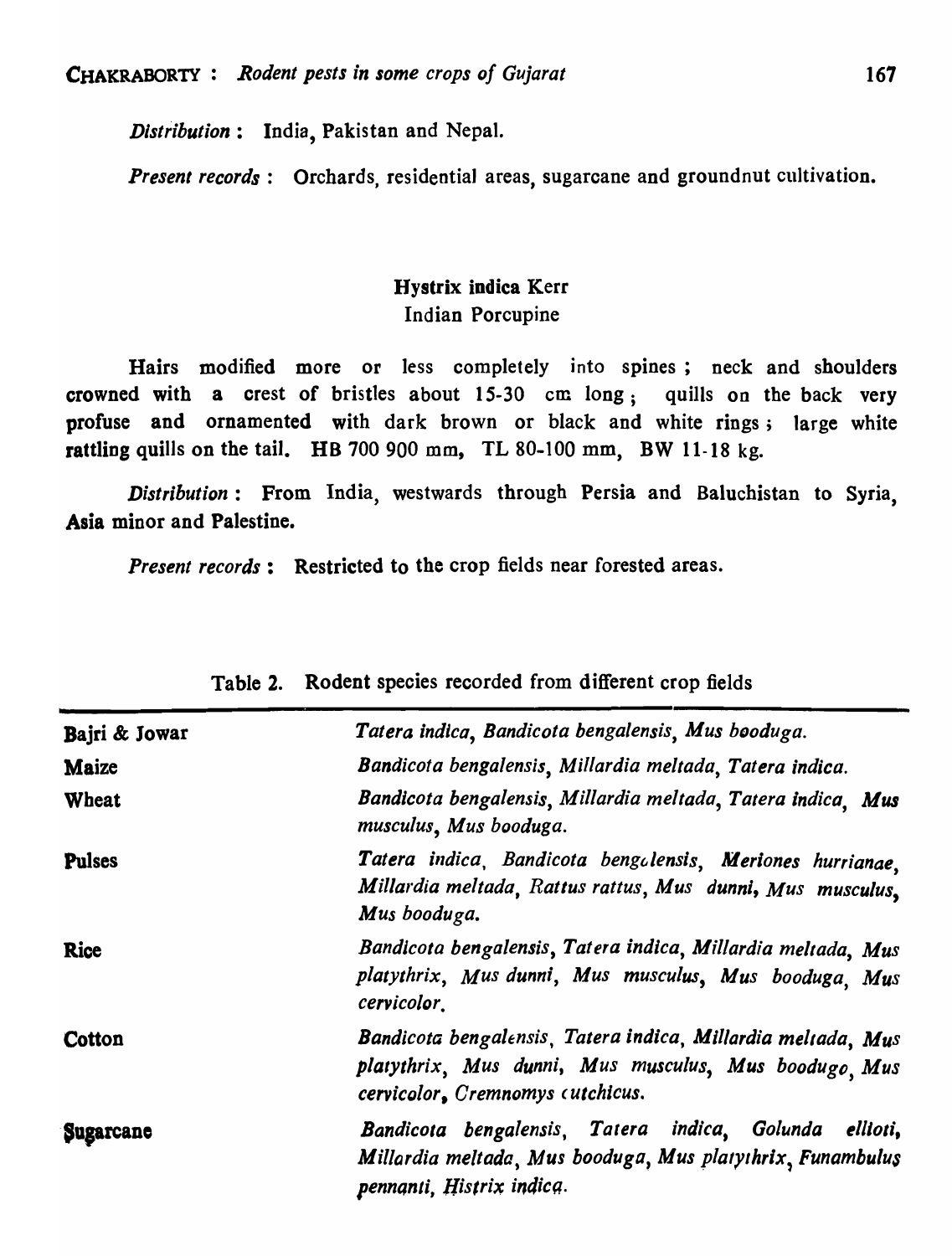| Groundnut       | Tatera indica, Bandicota bengalensis, Millardia meltada,<br>Meriones hurrianae, Mus platythrix, Mus musculus, Mus<br>cervicolor, Funambulus pennanii, Hystrix indica. |
|-----------------|-----------------------------------------------------------------------------------------------------------------------------------------------------------------------|
| <b>Orchards</b> | Funambulus pennanti, Rattus rattus, Bandicota bengalensis.                                                                                                            |
| Vegetable       | Bandicota bengalensis, Millardia meltada, Golunda ellioti,                                                                                                            |
| Cultivation     | Rattus rattus, Hystrix indica.                                                                                                                                        |
| Chillie         | Meriones hurrianae, Tatera indica, Mus booduga, Bandicota                                                                                                             |
| Cultivation     | bengalensis.                                                                                                                                                          |

# Table 3. Percentage of rodent species recorded from residential areas.and godowns

| Rattus.rattus                                                                     | 49 |  |
|-----------------------------------------------------------------------------------|----|--|
| Mus musculus                                                                      | 32 |  |
| Bandicota bengalensis<br>Bandicota indica<br>Tatera indiea<br>Funambulus pennanti | 19 |  |
| Mus cervicolor                                                                    |    |  |
|                                                                                   |    |  |

Table 3A. Percentage of rodent species recorded from weed fields and barren lands

| Gerbillus gleadowi              | 187  |
|---------------------------------|------|
| Tatera indica                   | 43.0 |
| Meriones hurrianae              | 19.3 |
| Golunda ellioti                 | 4.5  |
| <b>Bandicota bengalensis</b>    | 7.0  |
| Mus dunni                       |      |
| Mus cervicolor                  | 4.6  |
| Mus platythrix                  |      |
| Millardia meltada               | 2.1  |
| (only in fodder growing fields) |      |
| Cremnomys cutchicus             | 0.8  |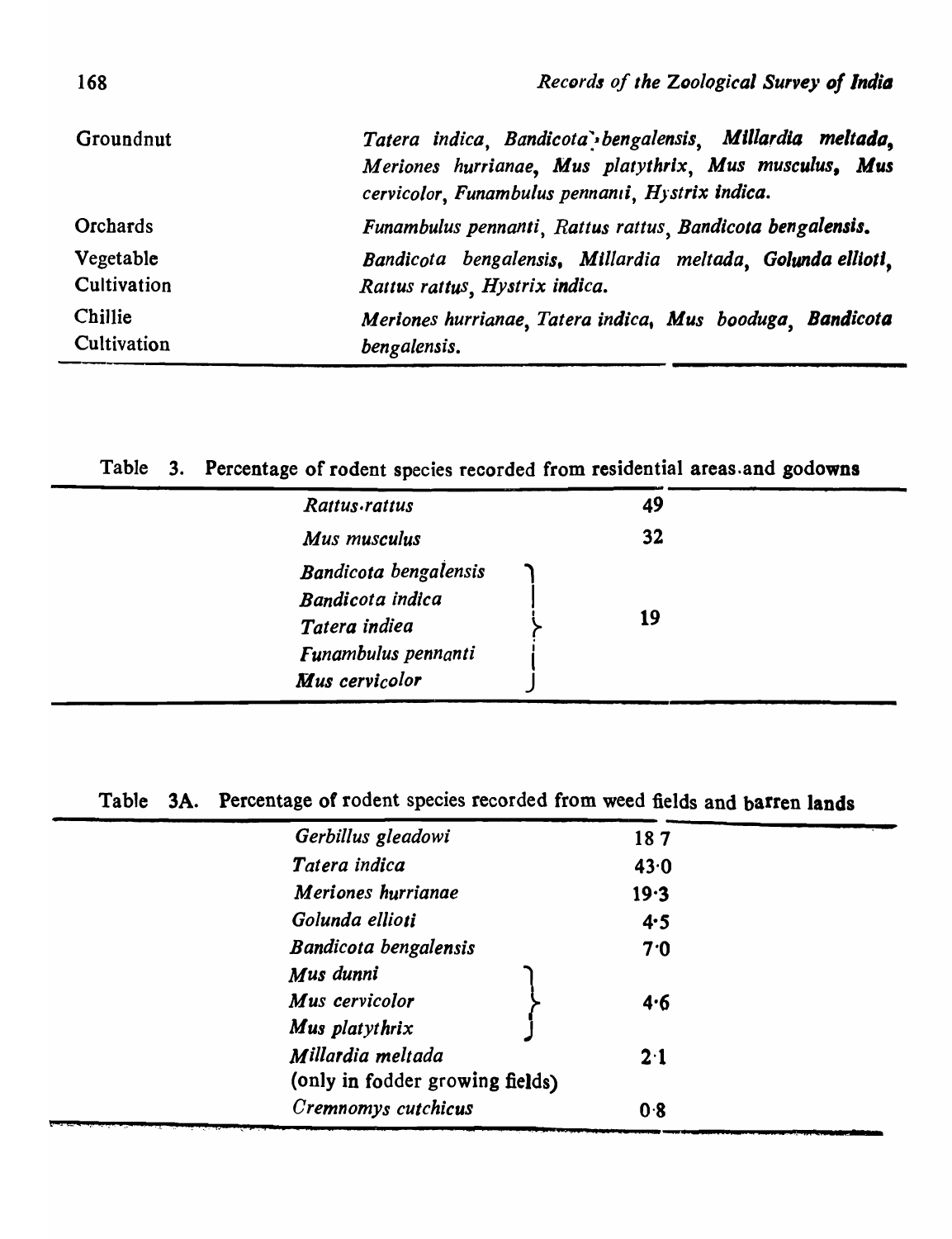|                                          | Seedling | Flowering | <b>Fruits</b><br>(Immature) | <b>Fruits</b><br>(Mature) |
|------------------------------------------|----------|-----------|-----------------------------|---------------------------|
| Rice                                     | 0.2      | 1.3       | 10.7                        | 30.2                      |
| (Oryza sativa)                           |          |           |                             |                           |
| Bajri<br>(Pennisetum typhoides)          |          | 2.7       | 8.3                         | 34.3                      |
| Jowar<br>(Andropogan sorghum)            | 0.7      |           | 3.8                         | $27 - 8$                  |
| $\pmb{\zeta}$<br>Wheat                   | 0.8      | 1.8       | 11.2                        |                           |
| (Triticum aestivum)                      |          |           |                             | 31.8<br>u                 |
| Maize<br>$(Zea \; mays)$                 |          | 1.2       | 14.3                        | 30.0                      |
| Sugarcane<br>(Saccharum officinarum)     | 2.8      |           | 8.7                         | 20.1                      |
| Groundnut<br>(Arachis hypogaea)          | 4.5      |           | 2.8                         | 42.7                      |
| Cotton<br>(Gossypium sp.)                |          |           | 23.3                        | 18.2                      |
| Chilly<br>(Capsicum frutescens)          | 0.0      |           | 1 <sup>1</sup>              | 15.0                      |
| Potato<br>(Solanum tuberosum)            | 7.2      |           | 2.2                         | 27.5                      |
| <b>Sweet Potato</b><br>(Ipomoea batatas) |          |           | 2.9                         | 28.3                      |
| Tomato<br>(Lycopersicon esculentnm)      | 0.3      | 1.8       |                             | 28.7                      |
| <b>Banana</b><br>(Musa sp.)              | 3.2      |           |                             | 27.7                      |
| Papaya<br>(Carica papaya)                |          |           |                             | 19 <sub>3</sub>           |
| Watermelon<br>(Citrullus vulgaris)       | 0.3      |           | 8.5                         | 27.6                      |

# Table 4. Percent damage of different crops

M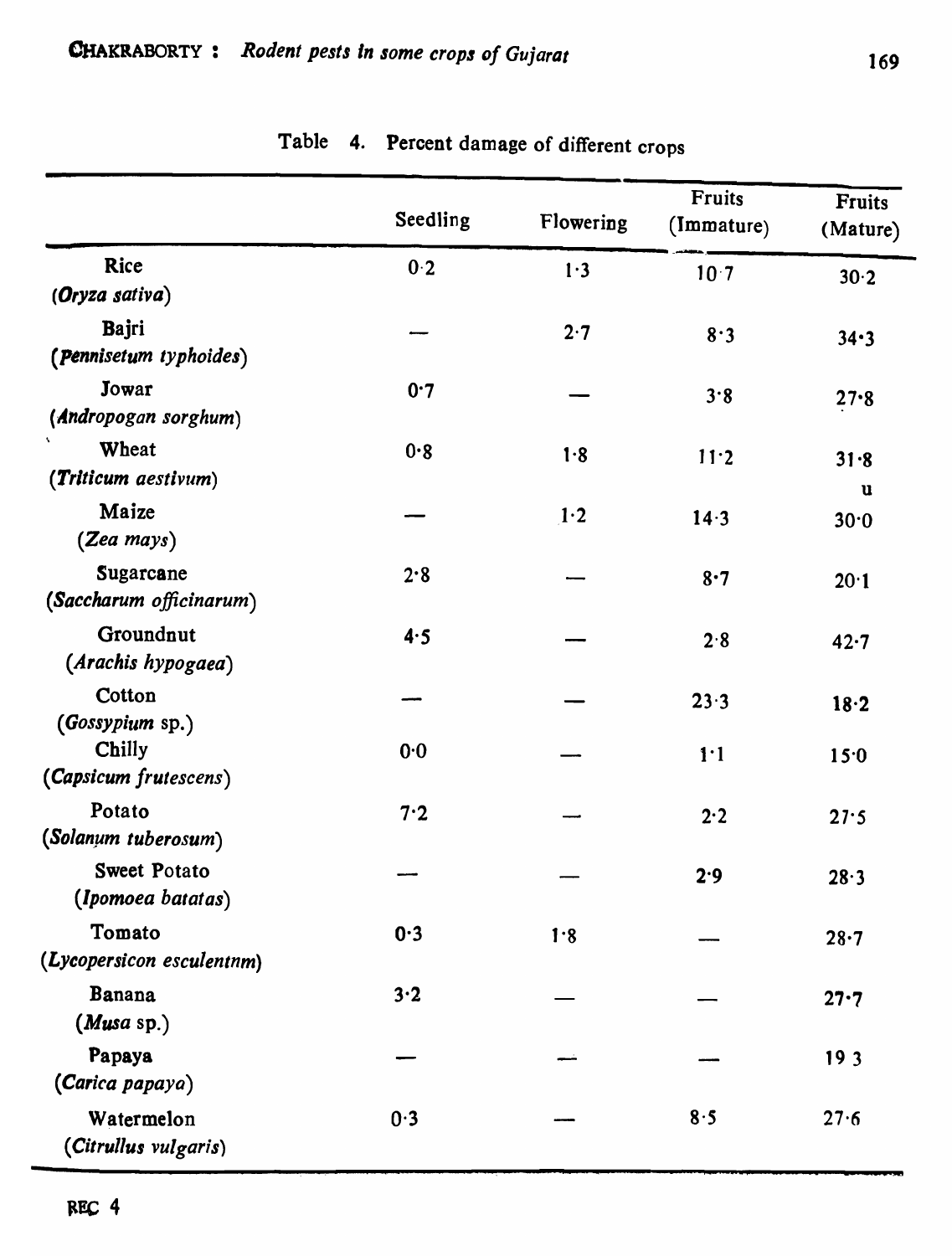It is well known that rodents damage standing crops both 'kharif' and 'rabi', almost at every stage of their vegetative growth and at the same time also cause damage in the godowns. The chief food crops of Gujarat are bajri, jowar, wheat, maize, rice, pulses, etc. and main cash crops are sugarcane, groundnut and cotton. Among the vegetables, potato, chilly, sweet-potato, onion, tomato, cabbage, carrot are the main products and mango, banana, papaya, watermelon are the main fruits. There are three main crop seasons in Gujarat i.e., 'kharif', 'rabi' and summer. 'Kharif' crops receive about 95% of monsoon rain and other crops usually depend on irrigation. Among the sixteen species of rodent pests recorded from Gujarat, it has been observed that *Tatera indica* is most predominant in the drier region and *Meriones hurrianae* appears to be more in purely sandy zone. Bandi*cola bengalensis, Millardia meltada* and *Tarera indica* cause maximum damage to the crops and *Funambulus pennanti* in tbe gardens and orchards. *Rattus rattus* and *Mus musculus*  cause maximum nuisance in the godowns and residences. Rodent species composition and population varies greatly according to the crop. Rodent species composition in major crop fields is stated below:

## A. Food Crops

## a. cereals

## (i) *Millet*

*T. indica* is the predominant species in bajri and jowar fields followed by *B. bengalensis* and M. *booduga* whereas *B. bengalensis* is most abundant in maize cultivation followed by  $M$  meltada and  $T$  indica (Table 2). In seedling stage percent plant damage by rodents was only 0.7 in jowar. The same in seedlings of bajri and maize was not recorded. When the plants were with bloom, it was slightly higher i.e. 2.7 in bajri and 1.2 in maize and while the plants were with milky seeds or immature fruits a sharp rise of percent plant damage was observed up to  $14·3$  in maize but in bairi and jowar it was only 8·3 and 3·8 respectively and it was always high in mature plants as 34-3, 27-8 and 30·00 in bajri, jowar and maize respectively (Table 4)-

It was noted that percent damage of mature tillers deviate highly from one crop field to another and also from one year to another. It also depends on the position of the crop fields. If the cultivation is adjacent to weeds and barren lands then the rodent damage was comparatively higher as the rodents used to come from the adjacent fields temporarily for feeding only. As the kharif maize is grown for grain purpose and rabi for green cobs so percent damage in kharif crop is higher than rabi. So the total yield loss due to rodent menace in millet may reach up to  $\pm$  41.03 percent,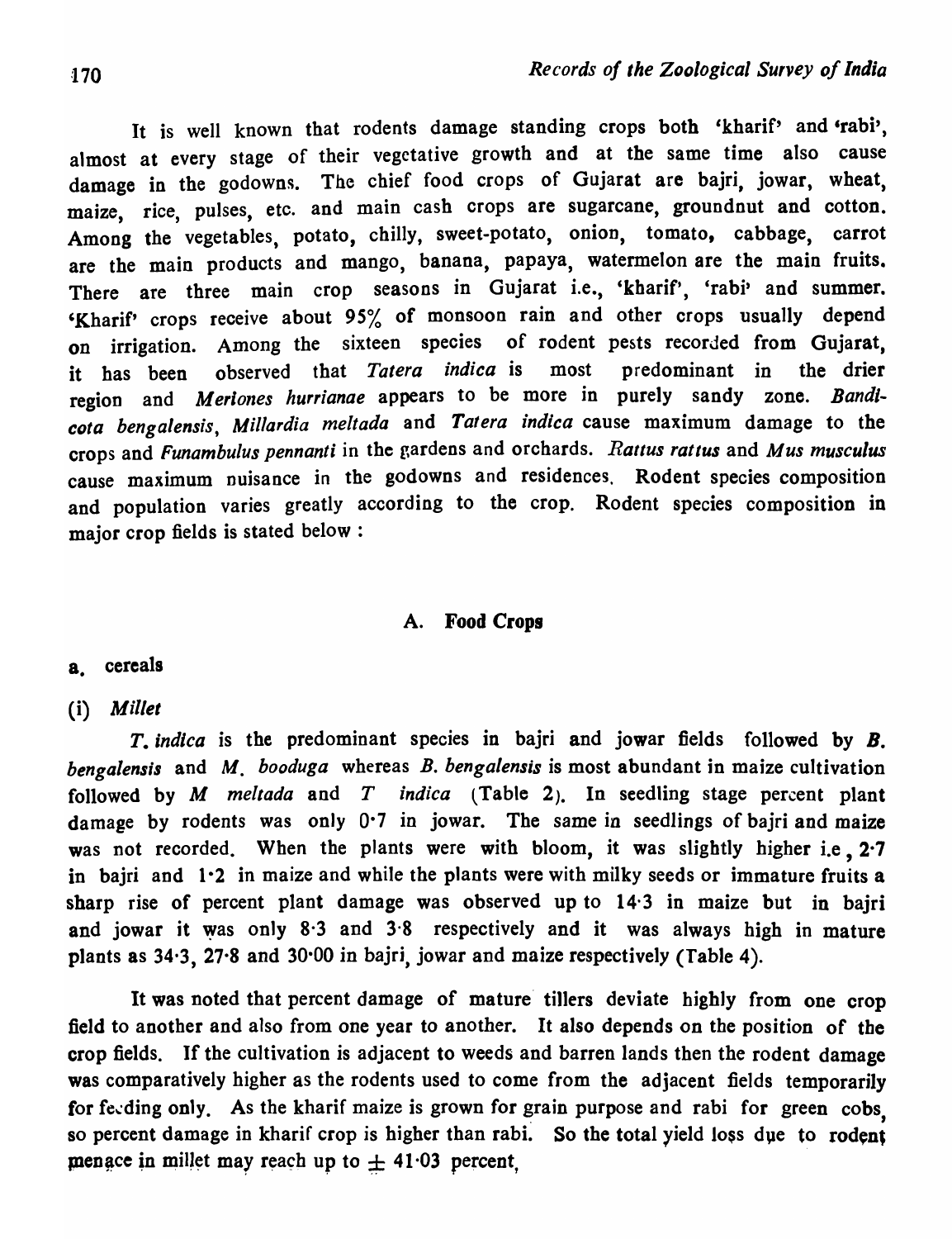## (ii) *Wheat*

Severe rodent damage to wheat has already been reported in the districts Amrcli, Bhavnagar, Junagadh and Rajkot and medium damage has been reported in Ahmedabad and Gandhinagar districts (Anon, 1990). It was observed that *B. bengalensis* is the most predominant rodent pest in the wheat cultivation followed by *Millardia meltada* and T. *indica* (Table 2). In seedling stage, average plant damage was only 0·8 percent and it was slightly higher i.e.,  $1.8$  percent in blooming plants. As soon as milky seeds appeared, a sharp rise of plant damage from  $1.8$  to  $11.2$  percent was observed. Maximum damage was estimated to be 31.8 percent as the wheat was harvested and thus total yield loss may reach up to  $\pm$  46.6 percent (Table 4). Rodent menace was maximum in the Junagadh and Amreli districts particularly in the forest side cultivation. In those districts M. musculus and M. *booduga* were also collected from the wheat fields but no burrow system was observed.

### (iii) *Rice*

Rice is chiefly a kharif crop and fourth major cereal crop of the state. Maximum damage to rice is caused by *B. bengalensis* followed by *T indica*, *M. meltada*, *M. booduga*, *M. platythrix* and M. *cervicolor* (Table 2). Rodent damage to rice starts from sowing when water level is low for germination of seed and continued till it ripes. During sowing the sprouted seeds are consumed by rodents. In seedling stage rodent damage was observed only in 0'2 percent plants. In the flowering plants and in the plants with milky seeds it was 1.3 and 10.7 percent respectively. But when the seeds ripen, a sharp rise of percent damage from 10.7 to 30 2 percent was observed causing a total yield loss of  $\pm$  42.4 percent ·(Table 4).

The damage assessment of cereals is far from satisfactory as the rodents damage a lot when the cereals are ready for harvesting and in godown also. Sridhara (1992) stated that 'damage concentrated in the centre of the field is indication of heavy rodent attack'. But it was noticed that in heavily damaged fields also, the rodents damage not only concentrated in the centre but also scattered throughout the field even in case of roadside and bundh side fields where damage in the centre is very common. It may be due to community cultivation as stated by Lavoi et al. (1970). It was also noticed that like other cereals rodent species diversity in the rice fields by the side of barren lands and weed fields is much higher than the other. The burrow systems of all recorded rodent species were not observed in the rice fields. Burrows of some rodents which were observed in the weed fields and barren lands were captured from the crop fields at night.

## *Hoarding of Cereals:*

Hoarding habit of bandicoots is well known and reported by many (Sridhara, 1992)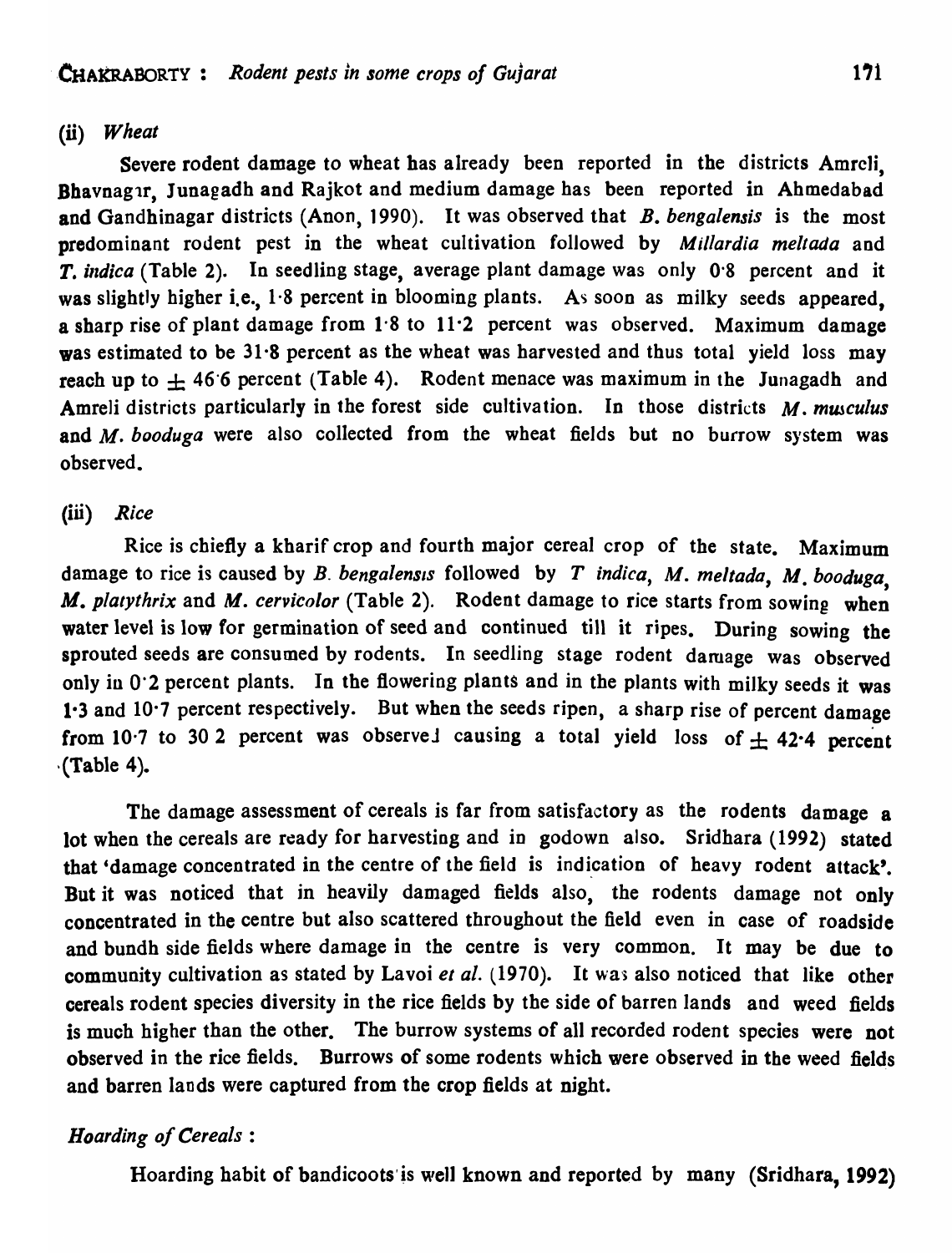in respect of rice. Among the bandicoots B. *bengalensis* hoards maximum, the average hoarding of rice is 2·67 kg/burrow, bajri 2·53 kg/burrow and jowar only 1·27 kg/burrow. Hoarding of kharif maize by B. *bangalensis* was observed only in the burrows of bundhs but not measured, and that of rabi maize was not observed though it damages both *kharif* and rabi maize in the field in every stage of its growth. It was mentioned earlier that rabi maize is grown mainly for green cobs where seeds are not fully ripened. It may appear, therefore, that B. *bengalensis* does not store the milky seeds.

### b. Pulses

Among the pulses Mung, Moth, Black gram, Gram, Horse Gram, Lang or Chickling vetech, Valor Indian bean and Tuver or Pigeon per-tur are usually cultivated. From pulse cultivation *T. indica*, *B. bengalensis*, *M. hurrianae*, *M. meltada*, *R. rattus*, *M. dunni*. *M. musculus, M. booduga* were collected (Table 2). Percent plant damage was not estimated as the variety of pulse was different in different districts even in different talukas but overall *T. indica* was most predominant in western districts and *B. bengalensis* in southern and eastern districts. Population density varies much from one field to another and also differs according to the species but high population density of rodents were always observed when the pulses were ready for harvesting. Altogether 43 rodents were captured from the pulse field: *T indica 15, B. bengalensis* 14, *M. hurrianae S, Millardia meltada* 3, *R. ratlus* 1, *M. dunni* 2, *M\_ musculus* 2, and *M. booduga* 1 in number.

### c. Vegetables

Vegetables like potato, sweet potato, tomato, onion, gourd, pea, cabbage, carrot and brinjals are usually cultivated in Gujarat of which plant damage was only estimated in potato, sweet potato and tomato fields. Percent plant damage was high at the time of sowing in tubers i.e., 7.2 in potato and the same is rather less in tomato i.e., 0.3 in seedling stage. At the time of sowing the rodents used to dig the field and take out the seed tubers for consumption. Percent damage in immature plants was rather less i.e., 2·2, 2-9 and 1-S in potato, sweet potato and tomato respectively, but there was also a sharp rise in percent plant damage in matured plants i.e., *27·5,* 28·3 and 28·7 in potato, sweet potato and tomato respectively (Table 4). It was observed that in tomato cultivation where *telephone*  system (tying of a single row of plant with a single wire) was applied, crop damage by rodents was rather less. It was also observed that the rodents never consume more than 30 percent of any vegetable. In vegetable gardens *B. bengalensis* was the most abundant species followed by *M. meltada, G. ellioti* and R. *rattus* (Table 2). *Histrix indica* was only observed in potato and sweet potato cultivation in forest side villages. Population density of the porcupine gradually increases with the crop maturity and varies greatly according to the type of crop. The total yield loss calculated was  $\pm$  32.96 percent.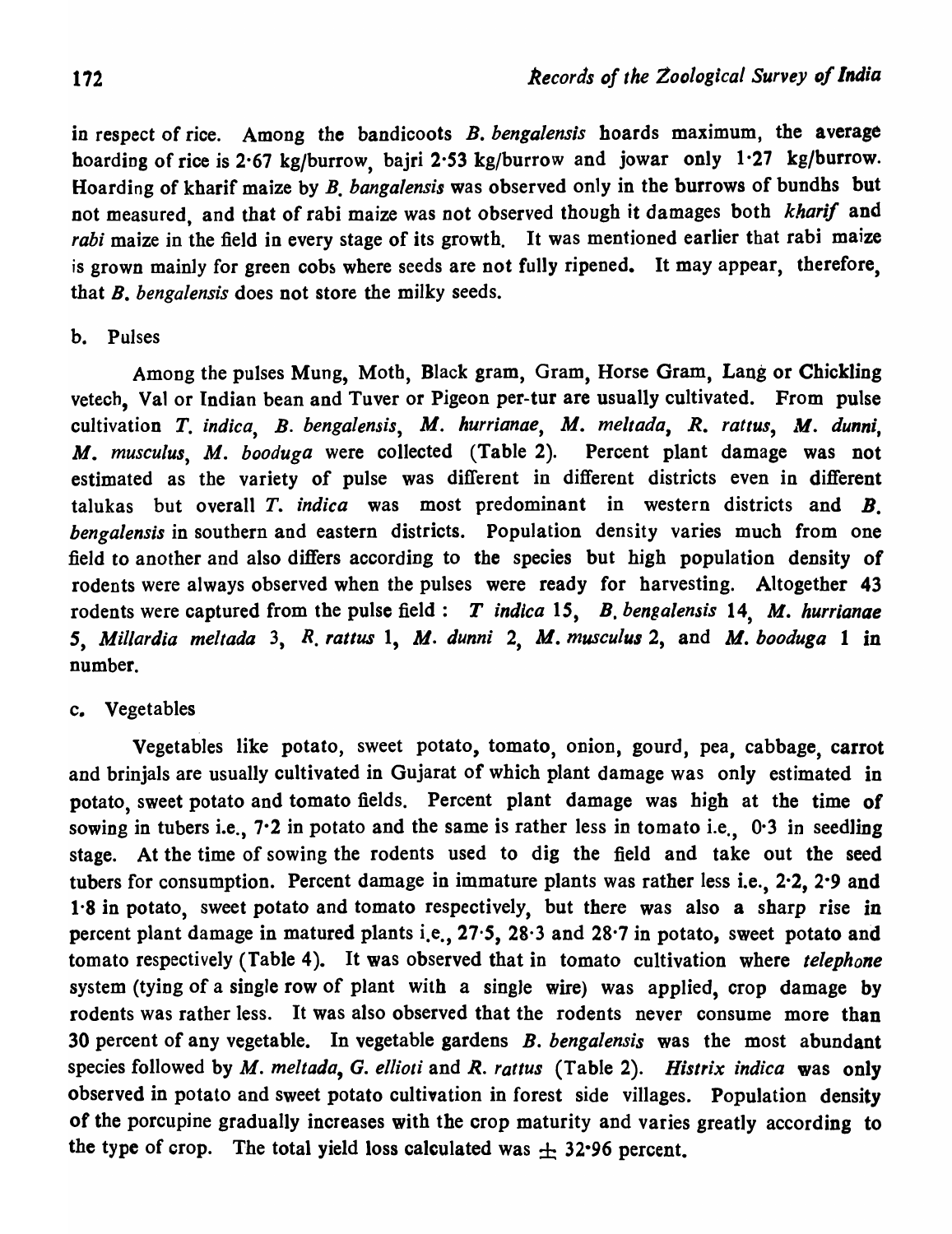Chilly is the chief spice cultivated in Gujarat. The rodents captured from chilly cultivation were M. *hurrianae* and *T. indica* (Table 2). B. *bengalensis* was captured only thrice and *M. booduga* only once. Burrows of M. *hurrianae* and *T. indica* were observed in the chilly fields but no burrow system of other species was observed. Rodents usually do not damage the seedlings and only  $1.1$  percent of immature plants were attacked by them. Extensive burrow systems of rodents mainly damaged the immature plants but *15* percent plants with mature chillies got damaged (Table 4) and the total yield loss was estimated to be  $\pm$  16<sup>·</sup>1 percent. Actually gerbils are very fond of chilly seeds and they caused more damage when chilly was spread out for drying.

### B. Cash Crops

Among the cash crops, cotton, sugarcane and groundnut are the three main crops cultivated in Gujarat. There has been a considerable increase in recent years in the cultivation of non-food or cash crops mainly tobacco and cotton along with edible sugarcane and groundnut.

### *Cotton*

Gujarat is one of the chief cotton producing states of India for its black cotton soil and favourable atmosphere for cotton cultivation. Usually three types of cotton are cultivated i.e., closed ball or *dhollera, mathio* and American cotton *deviraj* or Co-2-170. It is usually sown in June-July, begins to flower by the end of November and picking of seeds starts by the end of February and lasts up to mid April.

It was observed that rodent damage in seedling stage was minimum. Maximum damage was caused by the rodents to the buds and flowers of the plants. As the rodents usually do not damage the whole plant, so the same plant bears both damaged and undamaged buds. The buds which are present near the soil are damaged more than the upper ones. Percent damage calculated in flowering 'or immature plants was 23'3 but percent damage in matured seed cotton was not more than 18·2 (Table 4). Thus, the total yield loss may reach up to  $\pm$  41.5. Severe rodent damage to cotton was observed in Rajkot, Jamnagar, Junagadh, Amreli, Varuch and Vadodara districts and medium damage in the districts Surendranagar and Bhavnagar. But in earlier years severe damage was reported from Bhavnagar and medium damage in Gandhinagar district (Anon, 1990).

In the cotton cultivation, B. *bengalensis* is the most predominant species followed by T. *indica* and M. *melt ada.* The other species recorded are M. *platythrix,* M. *dunni,*  M. *musculus,* M. *booduga* and C. *cutchicus* (table 2). *B. bengalensis* and *T. indica* also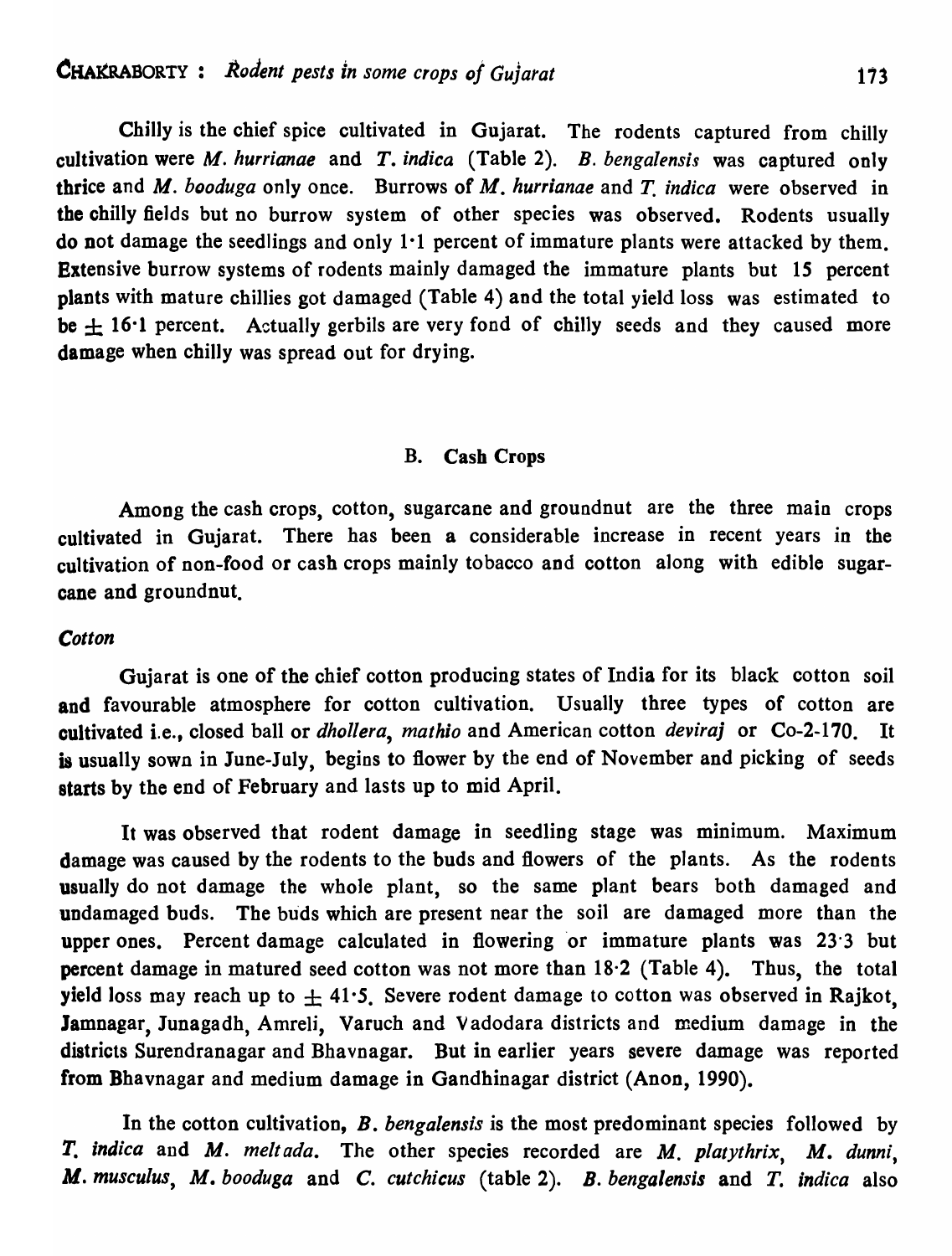damage the roots of the p1ants resulting in death or ill-health. Though *G. ellioti* was not captured in the cultivation yet damage of cotton buds by them was reported by farmers.

Cotton is normally grown by rotation with other crops. In Gujarat, it is usually rotated with jowar, bajri and sesamum. It was noted that though species composition is not sa me in the cotton and rotating crops yet the major pests are same in both i.e. B. *bengalensis*  and *T indica.* It is splendid enough though major pests are very fond of buds and flowers yet minor pests mainly *Mus* relish capsules.

### *Sugarcane*

Sugarcane is an important cash crop of Gujarat which is sown in February and harvested by December-January. It was observed that the most abundani. rodent species in sugarcane field is *B. bengalensis* followed by *M. meltada, G. ellioti, T. indica, M. booduga*, M. *platythrix* and F. *pennanti* (Table 2). *Hystrix indica* was also seen in the sugarcane cultivation near forest area at moonlit night. Sithanantham (1986) has also reported H. *indica* from sugarcane field.

Though eight species of rodents were recorded from sugarcane cultivation yet B. *bengalensis* can only be stated as a pest. Srivastava (1992) also stated that "despite frequent attacks, rats have been rated as occasional pest in sugarcane with low potential for damage and generally posing no serious problem" whereas many scientists stated rodents as serious pest of sugarcane (Bates 1967, Bhutani & Bhatnagar 1978, Kalra 1979, Gupta *et al*  1982, Prakash & Avasthy 1980, Avasthy & Prakash, 83, Ahmad & Parshad 1985, Parshad 1987).

It was observed that population of B. *bengaiensis* in sugarcane field in southern and eastern districts of the state was very high, about 78 percent, whereas that in western districts was rather low and replaced by T. *indica.* Population of T. *indica* in southern and eastern districts was only 3 percent whereas about 32 percent in northern and western districts. Thus, it can be stated that population of  $T$ . *indica* was comparatively high in the drier zone than the wet areas.

Rodents are frequent in this crop right from the seedling stage but their population density increases proportionately with the development of the crop reaching a peak during crop maturity as has also been observed by Srivastava (1992) in Uttar Pradesh. Burrows of *B. bengalensis* and *M. booduga* were frequent in the sugarcane fields but other rodents usually migrate from the fringes to the crop fields.

*B. bengalensis* damages the plants by making extensive burrows and consumes the roots also. It usully damages first and second internode from the ground and rarely upper ones. Srivastava (1992) also stated that it damages first one or two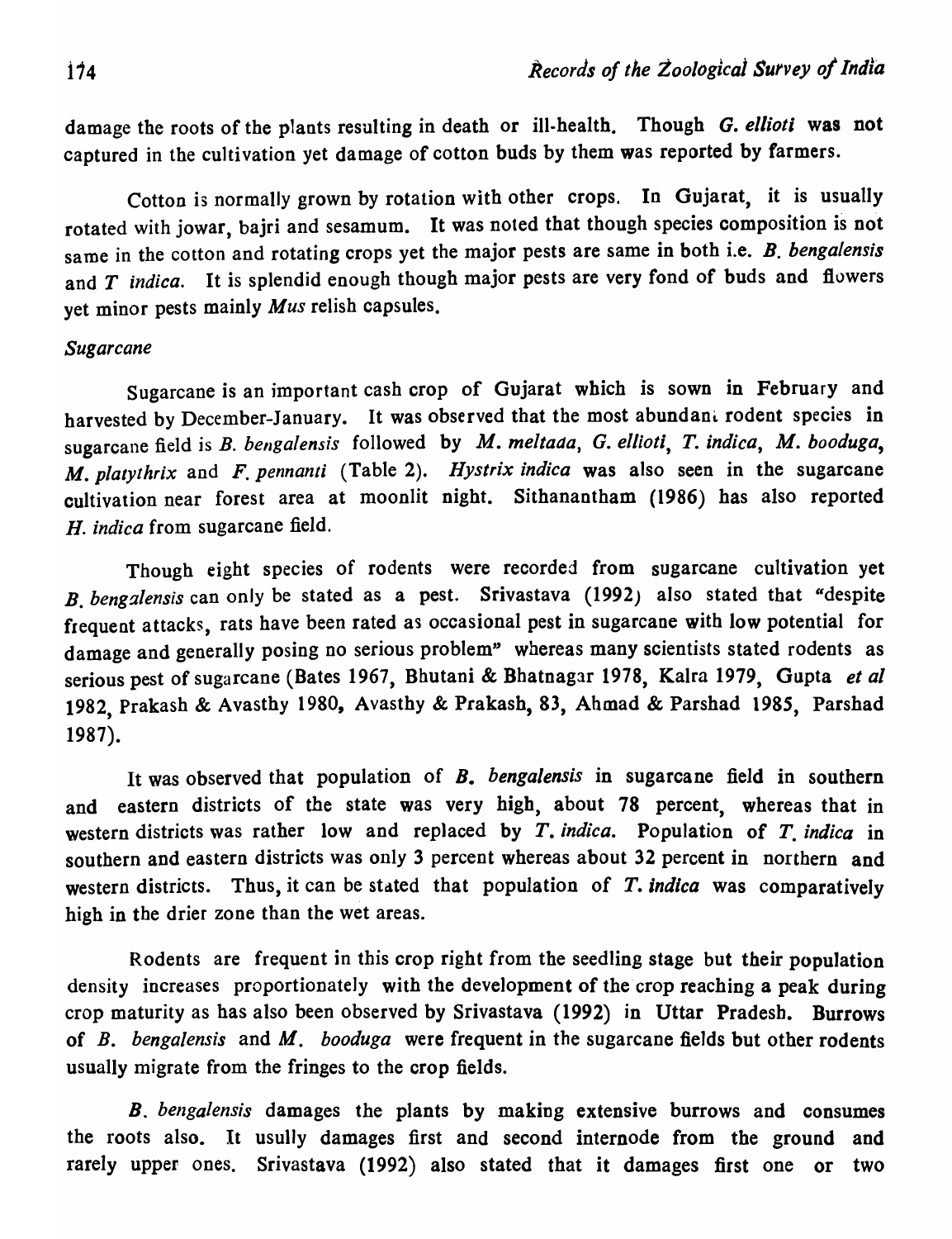intetnodes resulting cane death but after lodging 1-5 internodes are eaten out. Mus sp. are usually seen to lodge in the cane cavity. Rodents damage this crop from the seedling stage and percent damage was 2·8 which was rather higher tban cereals. Apical buds and growing tissues were also taken by rodents. Damage of immature plants (up to 120 em) was estimated to be 8.7 percent and the same was more than double in sweet juicy matured plants and estimated as 20<sup>-</sup>1 percent (Table 4) causing a total yield loss of  $\pm$  31.6 percent. But in fact, this assessment in case of sugarcane may have errors as it is very difficult to enter a sugarcane field and to locate the damaged plants when sugarcane is fully grown.

Sugarcane is simultaneously affected by fungi, insects and rodents so it is rather difficult to identify rat damage from the drying crown and leaves as stated earlier (Srivastava, 1992) but lodging of clumps and beaps of soil around clumps and boat shaped cavities are prominent sign of rodent damage.

### *6roundnut*

Rodents are serious pests of groundnut in Gujarat and effect much on state economy. Though attempts have been made by many *viz*, Mittal and Vyas (1992), Mittal *et al.* (1991). Patel and Nayak (1987), Shah (1979), Shihari *et al.* (1979) to assess species composition' relative abundance, and yield loss by rodents in groundnut yet many more informations are required to check rodent menace. *Kharif* groundnut is sown in June-July and harvested in October. Rodents affect groundnut fields from sowing to harvesting. As soon as the seeds were sown, the rodents damage the pods by eating the same. At that time no hoarding was observed in the rodent's burrow. It was observed that 4·5 percent germinating plants or seedlings were damaged by rodents which decreases to 2·8 percent during August and sharp rise up to  $42.7$  percent at the time of harvesting (Table 4). Though 42'7 percent plants were affected by rodents yet all the pods of a plant were not damaged. Percent pod damage may vary from 5 to 73 in respect of individual plants.

*B. bengalensis* is probably the most important rodent pest in groundnut followed by *T. indica* and *M. meltada.* Beside these *M. hurrianae, M. platythrix* and M. *musculus*  were also trapped from the fields. H. *indica* was only seen twice in the forestside fields. Ratio of population among B. *bengalensis,* T. *indica* and M. *meltada* in the drier western district was  $40:40:20$ , but that in the wetter southern and eastern districts was 70: 10: 20. Only M. *meltada* maintain an approximate stable population.

Farmers do not want to disturb the crop fields after peg formation which encourage the rodents for invading the field and to make extensive burrow system. Where there was less rainfall rodents made burrow under the shades of the plants and while the rainfall was much they made burrows at the bundhs, In the bundhs burrows of *B. bengalensis*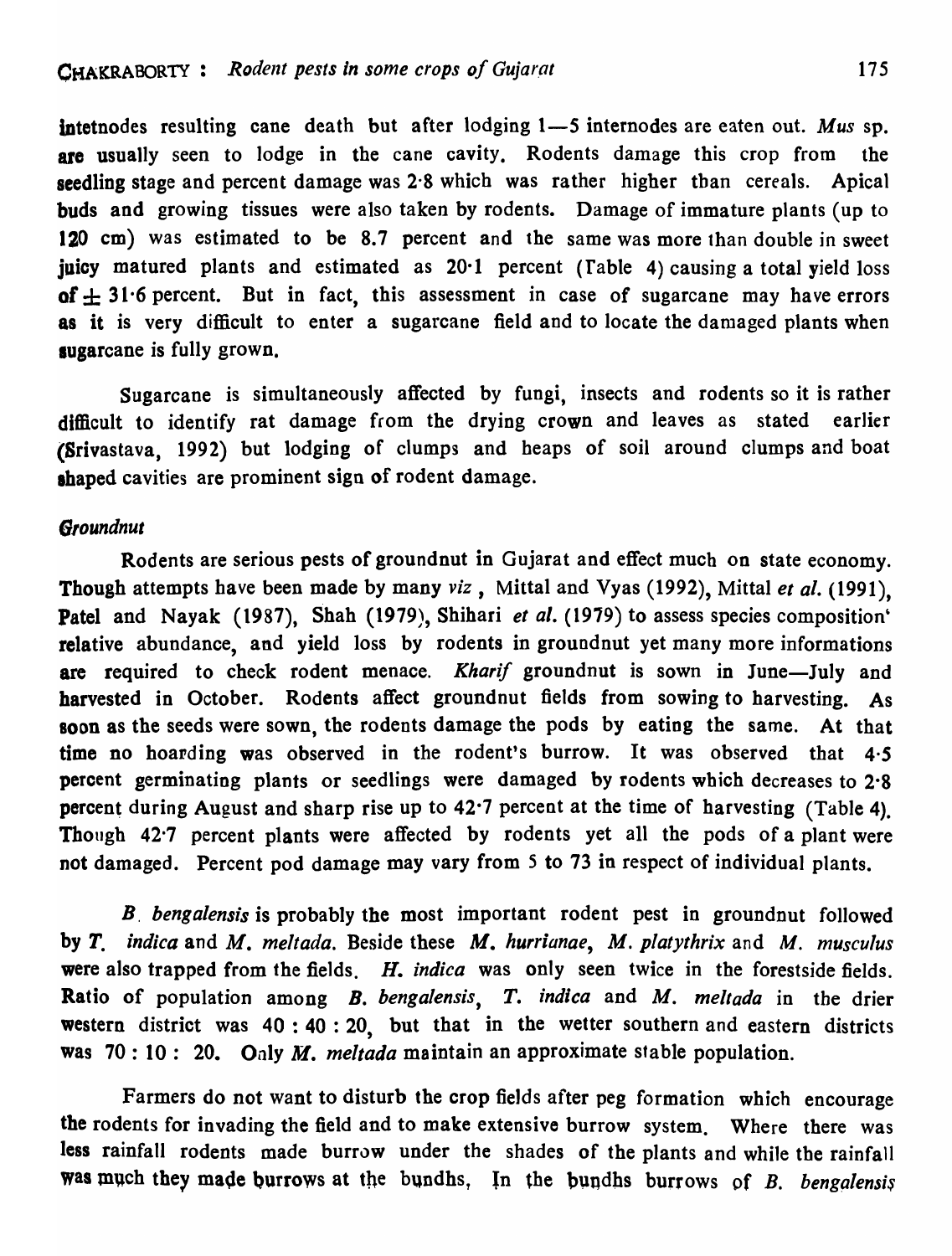have only be seen with a few negligible exception. In case of heavy rainfall area rodents usually take shelter in nearby weed fields and barren lands. Burrows of *T. indica* was very common in the barren lands near groundnut cultivation. B. *bengalensis* did not hoards pods in the month of August / September, that may be due to immaturity or heavy rainfall. The population of rodents was maximum at the time of harvesting. At thot time groundnut pods were hoarded to the extent of 485 gm/burrow but earlier it was recorded as 320 gm/burrow (Patel & Nayak, 1987). Yield loss was much higher in the isolated fields than cooperative farmings because *Kharif* groundnut cultivation used to affect much by visiting rodents from the adjacent barren lands and weed fields than residential ones. Mittal and Vyas (1992) also reported that "extent of yield loss in one isolated field surrounded by Barren/fallow was as much as 85·42 percent during summer."

In Gujarat state loss due to damage by rodents in groundnut was estimated to be to the tune of Rs. 243, Rs. 815 and Rs. 669/ha during the year 1988, '89 and '90 respectively (Mittal & Vyas, 1992). But in the present study only plant damage was estimated and it was thought that assessment of yield loss will be rather speculative as most of the plants were partly damaged and the damaged mature plants were always with undamaged mature pods.

### c. Orchard

Area under fruits is not extensive in the state. The main fruits grown are mango, papaya, banana, watermelon and grape cultivation has recently been started. Among the rodents F. *pennanti* causes maximum damage to the orchards. Other than five-striped palm squirrel, *R. rattus* and *B. bengalensis* also invade in the orchards. But it is rather difficult to estimate the loss caused by rodents as non-rodents species like aves and chiropterans cause maximum damage. It was observed that forestside orchards are usually more affected by both rodent and non-rodent species than other areas. H. *indica* was seen in the watermelon cultivation only on two occasions.

# SPECIES COMPOSITION IN THE WEED-FIELDS, BARREN LAND AND GODOWNS

Rodent species composition was rather high in the weed field and barren lands. Among the rodent species recorded from the weed fields and barren land T *Indica*  (43.0%) was the most predominant one followed by *M. hurrianae* (19.3%), *G. gleadowi*  $(18.7\%)$ , *B. bengalensis* (7.0%), *G. ellioti*  $(4.5\%)$ , and *M, dunni*, *M. cervicolor*,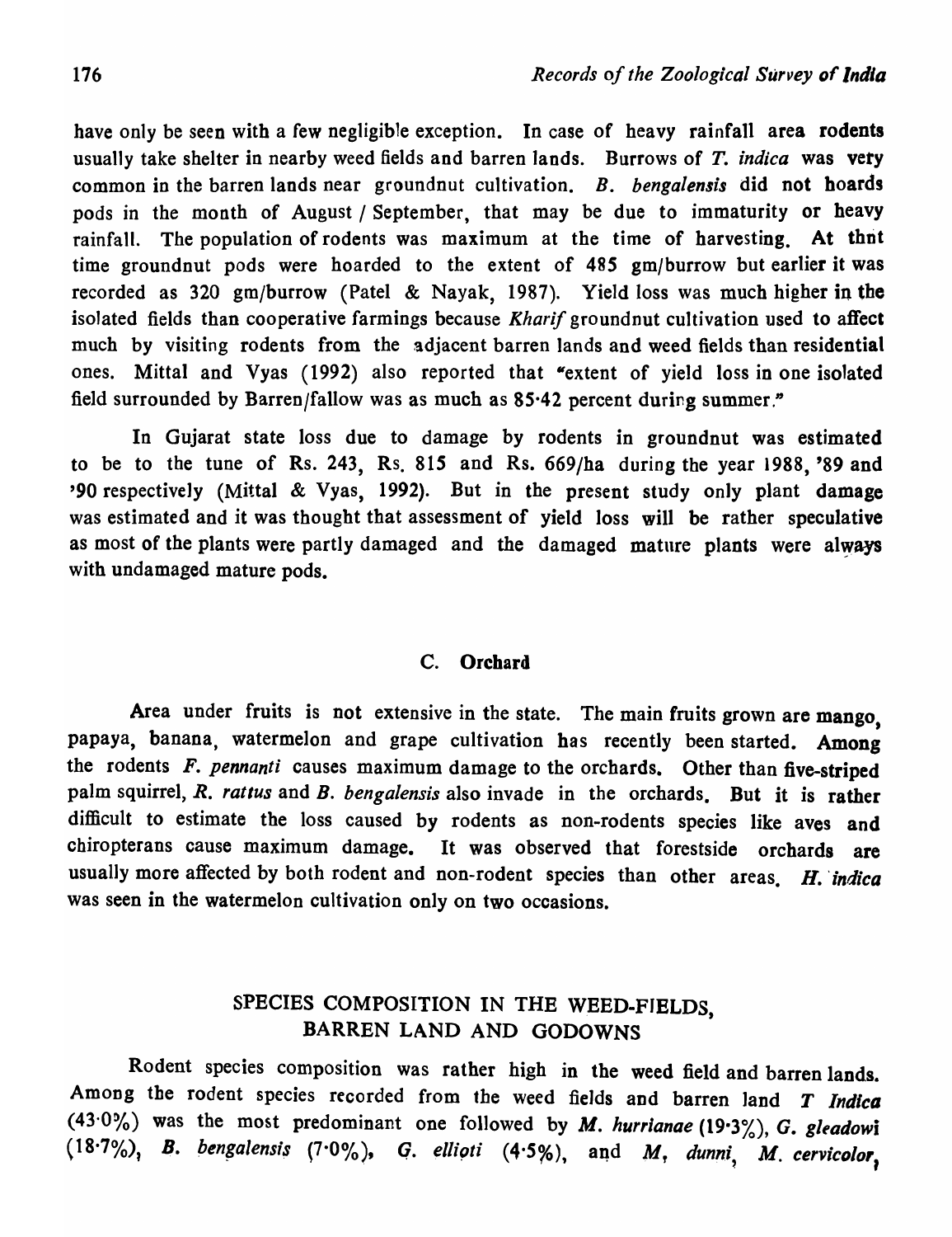M. *platythrlx* comprised only 4·6 percent. M. *meltada* was only recorded from the fodder grass growing fields and C. *cutchicus* (0.8%) comprised even less than one percent (Table 3A).

In the godowns and residential areas percent population of *R. rattus* was about 49 followed by M. *musculus* (32). Other rodent species comprised only 19 percent, which are B. bengalensis, B. *indica*, T. *indica*, F. pennanti and M. cervicolor (Table 3).

### **DISCUSSION**

From the above study it is revealed that though most of the rodents are responsible for agricultural damage yet all the rodents cannot be stated as pest. 'Ten rodent species are usually considered as serious pest to agriculture (Prakash, 1976) but it was noticed that B. *indica* is not so serious pest in the agriculture of Gujarat while Chakraborty (1992) considered it as an agricultural pest in West Bengal. Prakash (1976) also stated  $H$ . *Indica* as a pest but in Oujarat it was seen active only in the forestside crop lands and can be treated only as pest of tubers, melons, etc. Prakash (1976) stated M. *hurrianae.*  T. *Indica* and M. *meltada are* the predominant rodent species in crops of Gujarat but from the present study it is revealed that B. *bengalensis* is dominating over T. *indica* and M. *hurrianae* in many places. So among sixteen species recorded from the crop fields of Gujarat only T. *Indica* and B. *bengalensis* may be stated as very serious, and wide spread pests, and M. hurrianae and M. meltada are serious best of crops (Table 1). F. pennanti regarded as serious pest of orchards and R. rattus and M. muculus are predominant in the residential areas and godowns (Table 1). So pest status of a species differs from place to place and also from crop to crop.

#### AcKNOWLEDGEMENT

I am thankful to the Director, Zoological Survey of India for rendering all facilities to carry out the research work. I am really grateful to Dr. S. Charkaborty for his guidance both in fields as well as in the laboratory. Thanks are also due to Dr. J. K. Dey for continuous help during field study. I am also thankful to Dr. Ishwar Prakash for critically going through the manuscript. Thanks are also due to Sri S. S. Saha and Sri D. K. Pal for designing of text figures.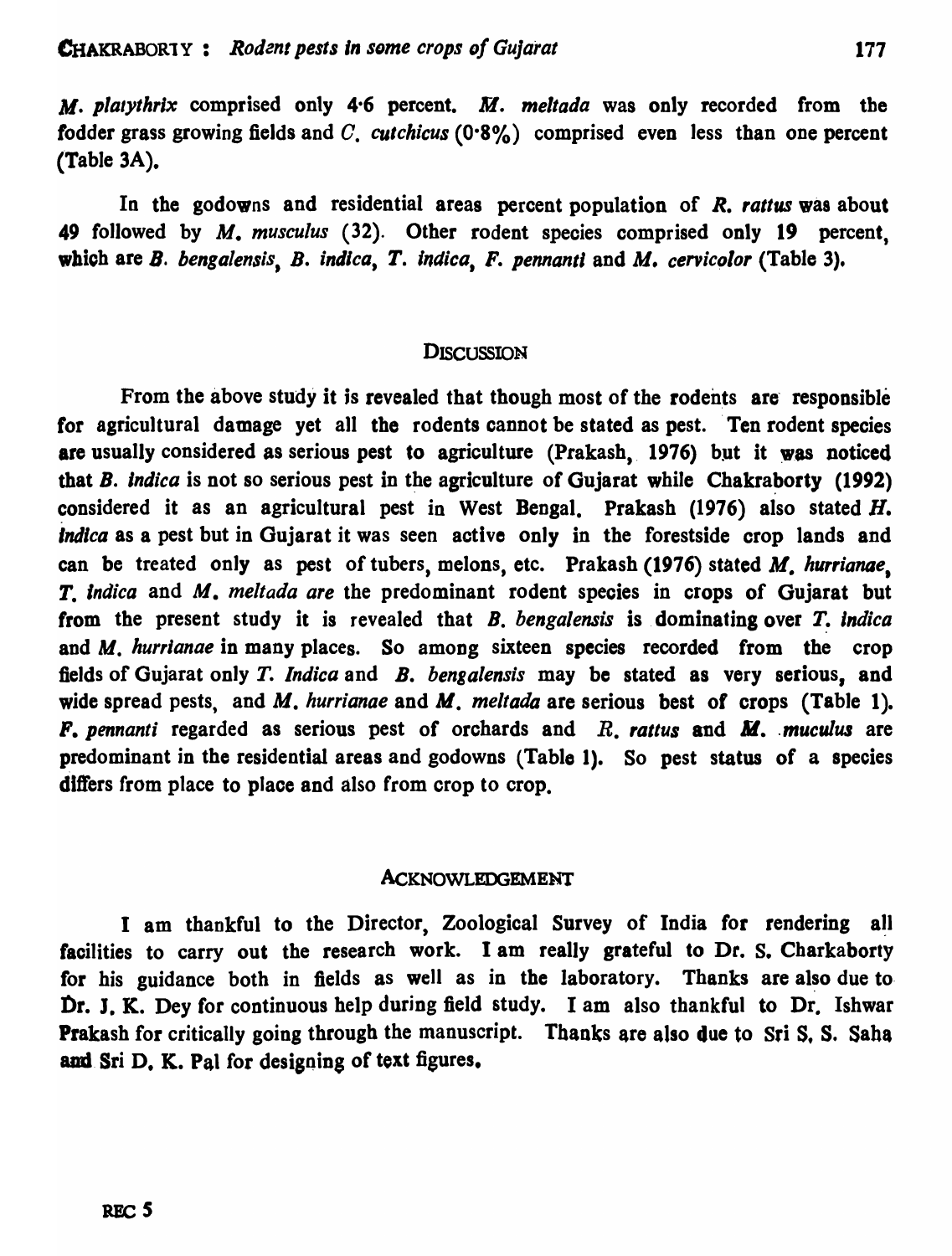### **REFERENCES**

- Ahmad, N. and Parshad, V. R. 1985. Rodent pest problems in sugarcane and their remedies. Prog. Farm. 22: 17-19.
- Anonymous, 1974. Rats pose major threat to human race. Rising Nepal (Kathmandu) 20 Apr., 4.
- Anonymous, 1975. Of rats and men, CERES. No. 43 : 6.
- Anonymous, 1990. Annual progress Report (1989-90) of AICRP on Rodent control (Junagadh : Gujarat Agril. Univ.).
- Anonymous, 1990. Rodent control measures in Gujarat-Report of Expert Team (Ahmedabad: Directorate of Agriculture, Gujarat State).
- Anonymous, 1991. Annual Progress Report (1990-91) of AICRP on Rodent Control (Junagadh: Gujarat Agril. Univ.).
- Avasthy, P. N. and Prakash, O. 1983. Estimation of losses caused by rats in sugarcane. *Maharashtra Sug.* 8 : 79-83.
- Bates, J. F. 1967. Rodents in sugarcane their biology, economic importance and control, in *Pests of Sugarcane* (Eds.) J. R. Williams, J. R. Metcalfe, R. W. Mungomery and R. Mathes (Elsevier Pub]. Co.), 541-561.
- Bhutani, D. K. and Bhatnagar, R. K. 1978. Rat problem in sugarcane. *Indian Sug. Crops.* J. *S: 21-25.*
- Chakraborty, R. 1992. Large Bandicoot Rat. Bandicota indica (Bechstein). Rodents in Indian Agriculture. Vol 1: 193-210. Eds. I. Prakash and P. K. Ghosh. Sci. Pub]. Jodhpur.
- Grzimek, B. H. C., 1975. Animal Life Encyclopedia. Vol II : Mam. II, pg. 354.
- Gupta, J. N., Chaudhury, J. P. and Yadav, S. R. 1982. Rodents a menace to sugarcane. Krishi Agradoot. 27-28.
- Jhala, R. C., Patel, C. B. and Shah, A. H. 1990. Rodent epidemic during 1989 in Guiarat state and report of secondary and non·target poisoning due to baiting with Zinc phosphide. *Rodent Newsl.* 14: 6,
- Kalra, A. N. 1979, Sugarcane pests and their control. New Delhi: ICAR: 1-53,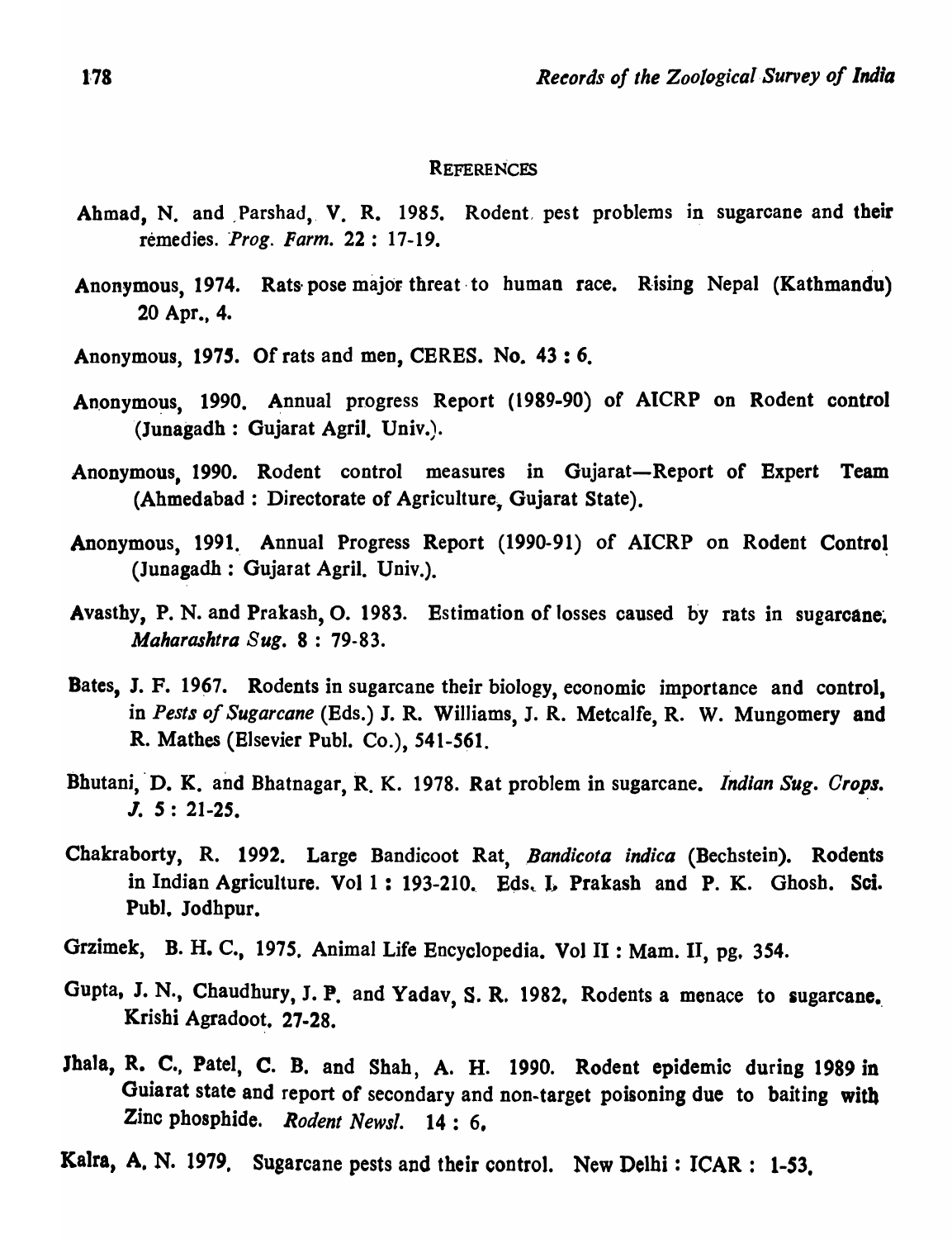",

. '

- Lavoi, G. K., Swink, F. N. and Sumangil, J. P. 1970. Destruction of rice tiller by rats in relation to stages of rice development in Luzon. *Philippine Agri.,* 54 : 175-181.
- Madsen, C. R. 1975. Sidhpur Rodent control and grain storage Project. Proc. All *India Rodent Seminar.* Ahmedabad: 16-23.
- Mittal, V. P., Vyas, H. J., Kotadia, V. S. and Virani, V. R. 1991. Rodent a serious pest of groundnut in Gujarat. *Rodent Newsl*.  $15:6$ .
- Mitta), V. P. and Vyas, H. J. 1992. Groundnut: Rodents in Indian Agriculture. 1: 249-264. Eds. I. Prakash and P. K. Ghosh, Scientific Publ., Jodhpur.
- 'Parshad, V. R. 1987. Rodent damage and control in sugarcane. *Indian Sug.* 37: 341-345.
- Patel, N. C. and Nayak, N. P. 1987. Survey of various stored grain and field pests for all crops: Final Report of RPF III, All india co-ordinated Scheme for and Post Harvest Technology (Junagadh : Gujarat Agril. Univ.).
- Patnaik, K. C. 1969. Rodents in problems of food and health in India. Indian Rodent Symp. (1966), Calcutta, pg. 4-9.
- Posamentier, H. and Van Elsen, A. 1984. Rodent Pests, their biology and control in Bangladesh. Pub, Bangladesh German Plant Protection Programme: Khamar Bari, Farmgate, Dhaka, Bangladesh. 115 pp.
- Prakash, I. 1976. Rodent pest management, principles and practices. CAZRI. Jodhpur. Monogr, 1-25.
- Prakash, O. and Avasthy, P. N. 1980. Rodent damage in sugarcane. Rodent Newsl. Jodhpur  $4: 1-2$ .
- Ryley, K. V. 1913-14. Bombay Natural History Societie's Mammal Survey of India. Report No. 10. Vol. XXII pg. 464-513.
- Ryley, K. V. 1913-14. Bombay Natural History Societie's Mammal Survey of India. Report No. 12. Vol. XXII pg. 684-725.
- Shah, M. P. 1979. Population explosion of rodents in groundnut fields in Gujurat. Rodent Newsl. 3 (3) : 19-20.
- Sithanantham, S. 1986. Vertebrate Pests: In *Sugarcane Entomology* In *India* (Eds. H. David, S. Easwaramoorthy and R. Jayanthi) SBI; Coimbatore: 357-362.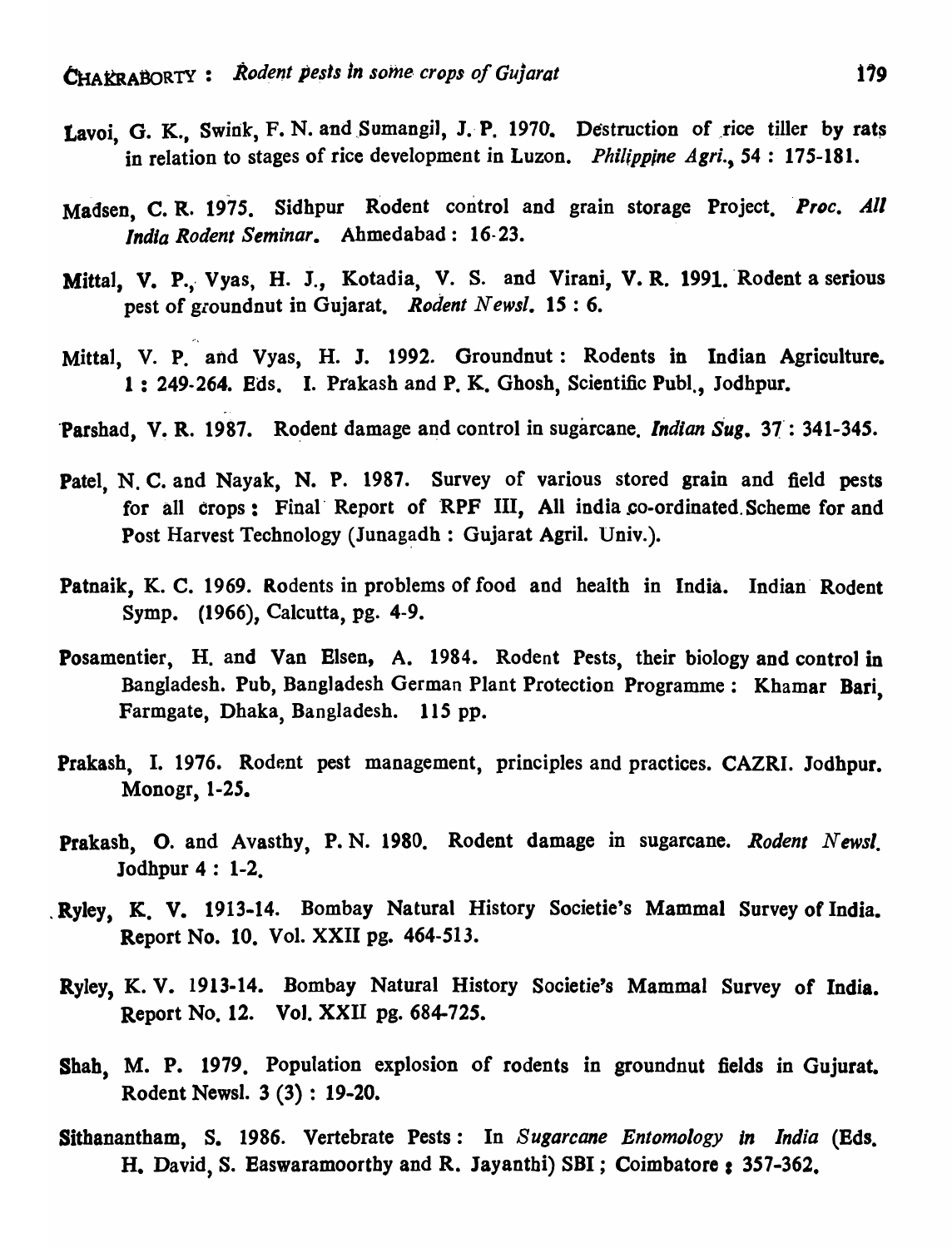- Sridhara, S. 1992. Rice: *Rodents in Indian Agriculture*, 1: 211-230. (Eds. I. Prakash and P. K. Ghosh). Scientific Publications, Jodhpur.
- Srihari, K., Sridhara, S. and Despande, N. 1979. Laboratory studies on the food hoarding of Indian mole rat, *Bandicota bengalensis. Indian J. Rodent.* 1 (1&2): 46-50.
- Srivastava, A. S. 1968. Rodent control for increased food production. Rotary club (West), Kanpur. 152 pp.
- Srivastava, D. C. 1992. Sugarcane: Rodents in Indian Agriculture. 1: 231-248. (Eds: I. Prakash and P, K. Ghosh). Scientific Publishers. Jodhpur.
- Srivastava, D. C. and Varma, A. 1990. Rodents and other vertebrate pests of sugarcane. Proc. summer Inst. in Rec. Adv. in management of insect, mite and rodent pests of sugarcane in India, IISR: Lucknow: 285-292.
- Wroughton, R. C. 1912-13. Some new Indian Mammals. Vol. XXI (3) : 767-773.
- Wroughton, R. C. 1912-13. Bombay Natural History Societie's Mammal Survey of India. Vol. XXI (3): 820-851.